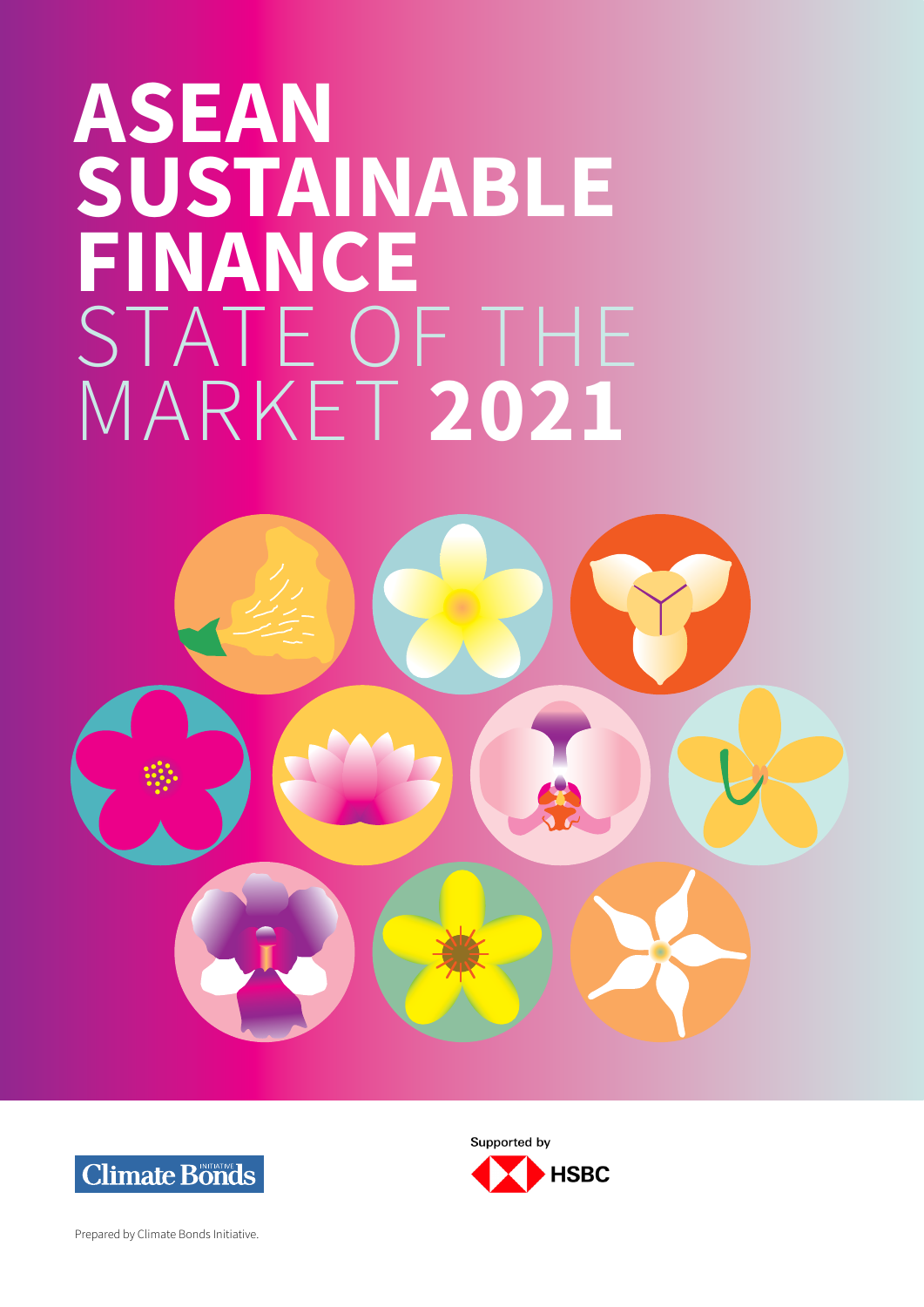#### About this report

The Association of Southeast Asian Nations (ASEAN) is an economically dynamic and culturally diverse region with a population of 650 million. The region comprises 10 member countries—Brunei, Cambodia, Indonesia, Lao People's Democratic Republic (Lao PDR), Malaysia, Myanmar, the Philippines, Singapore, Thailand, and Vietnam—that together make up the fifth largest economy in the world, set to become the fourth largest by 2050.<sup>1</sup>

This is the fourth iteration of the Climate Bonds Initiative's ASEAN State of the Market Report series. As the sustainable debt market has grown, the scope of this report has expanded, and now includes analysis of the green, social, and sustainability (GSS) bond and loan markets, plus sustainability-linked bonds (SLBs) and sustainability-linked loans (SLLs) and transition bonds, collectively described as GSS+ debt. It also covers unlabelled bonds from climatealigned issuers. This report describes the shape and size of GSS+ themed and unlabelled climatealigned debt market originating from ASEAN and priced on or before 31 December 2021.

#### About the Climate Bonds Initiative

Climate Bonds Initiative (Climate Bonds) is an international organisation working to mobilise global capital for climate action. It promotes investment in projects and assets needed for a rapid transition to a low-carbon, climate resilient, and fair economy. The mission's focus is to help drive down the cost of capital for large-scale climate and infrastructure projects and to support governments seeking increased capital markets investment to meet climate and greenhouse gas (GHG) emission reduction goals.

Climate Bonds conducts market analysis and policy research; undertakes market development activities; advises governments and regulators; and administers a global green bond Standard and Certification scheme.

Climate Bonds screens green finance instruments against its global Taxonomy to determine alignment, and shares information about the composition of this market with partners. The aim is to help build investment products that enable shifting capital allocations towards lowcarbon assets and projects.

#### List of abbreviations

A&R: Adaptation and resilience

**ASEAN: Association of Southeast Asian Nations** 

DNSH: Do no significant harm

**ESG**: Environmental, social, and governance

**GBDB:** Green bond database

GHG: Greenhouse gas

**GSS:** Green, social and sustainability

GSS+: GSS, SLBs, SLLs, and transition

ICT: Information communication technology

KPI: Key performance indicator

SDG: Sustainable development goal

**SLB**: Sustainability-linked bond

SLL: Sustainability-linked loan

SPO: Second Party Opinion

**SPT**: Sustainability performance target

S&S: Social and sustainability

UoP: Use of proceeds

YOY: Year-on-year

#### **Contents**

About this report 2

About the Climate Bonds Initiative 2

- 1. Introduction 3
- 2. Methodology 5

3. Market overview 7

4. Spotlight: Climate-aligned issuers and bonds 15

5. Spotlight: Sustainability-linked bonds and loans 16

6. Sustainable finance developments in ASEAN 18

7. Outlook 25

8. Appendices 26

Endnotes 27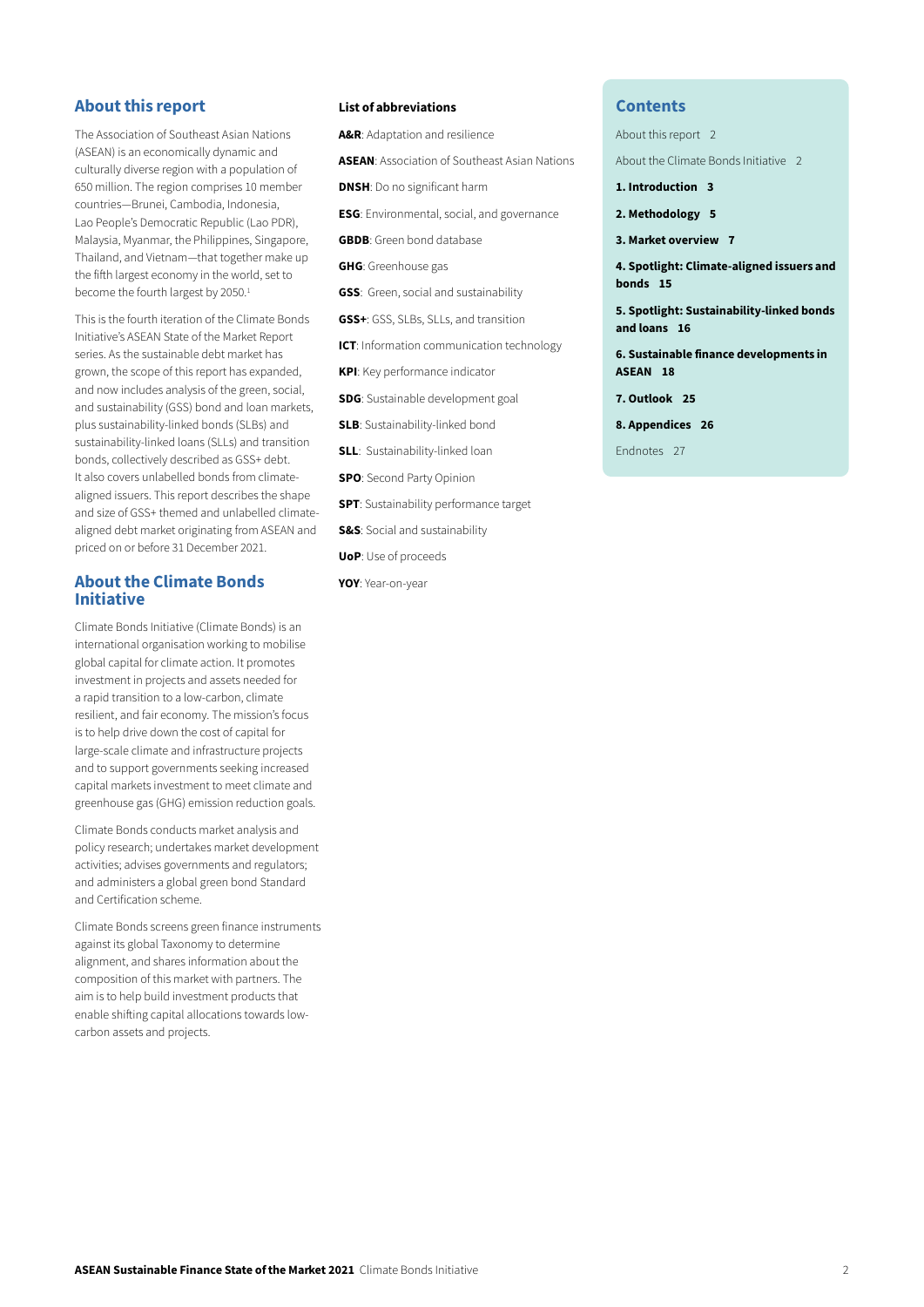### 1. Introduction

The ASEAN sustainable debt market continued to grow rapidly in 2021, setting an annual issuance record for green, social, and sustainability (GSS) bonds and loans at USD24bn, with an additional USD27.5bn of sustainability-linked bonds and loans. This market expansion, including the rise of performance-linked instruments in 2021, reflects enduring regional enthusiasm in balancing the allocation of capital for the response to the COVID-19 pandemic with facilitating long-term, low carbon, and climate-resilient economic growth.

While ASEAN is among the fastest growing economies in the world, member countries are also facing challenges from environmental degradation and climate-related natural disasters at alarming rates and must accelerate the transition towards net-zero emissions and climate resilience. The region was hard hit by the COVID-19 pandemic with economic and social ramifications increasing fiscal pressures. These twin challenges drove ASEAN countries to mobilise resources at scale, to respond to the

immediate impacts of the COVID-19 crisis, while pursuing a build-back-better strategy to ensure that the long-term transition towards a low carbon and climate-resilient economy remains on course.

The steadily growing ASEAN sustainable debt market has played a key role in mobilising capital for the transition to a low carbon and resilient economy. As initially reported in the ASEAN Sustainable Finance State of the Market 2020 Report released in April 2021, the ASEAN GSS debt market reached a total of USD12.1bn of GSS debt in 2020 originating from ASEAN-6 countries (Singapore, Malaysia, Vietnam, Indonesia, Thailand and the Philippines). This compares with USD11.5bn in 2019, representing 5.2% of year-on-year (YOY) growth.<sup>2</sup>

Building on the 2020 report and using an updated 2020 number of USD13.6bn (See Box 1), this fourth ASEAN Sustainable Finance State of the Market Report presents the region's sustainable finance progress to the end of 2021. This report highlights new developments

in the GSS market, covering green debt (bonds and loans) and the wider labelled bond market, including other types of Use of Proceeds (UoP) bonds (i.e., social bonds and sustainability bonds). While the methodology for data analysis for GSS issuances remains the same as in the 2020 Report, the scope of coverage in this report is extended to cover GSS+ instruments, including transition bonds, performance-linked instruments (i.e., sustainability-linked loans (SLLs) and sustainability-linked bonds (SLBs)), and unlabelled climate-aligned bonds. Transition instruments (transition bonds, SLLs and SLBs) and climate-aligned bonds are analysed as independent segments of the market, as their structures and mechanisms are not directly comparable with GSS bonds.

Finally, the report provides country-level updates, focusing on notable deals, policies and initiatives that countries have put in place in 2021 to encourage the growth of sustainable finance in ASEAN. New regional sustainable finance initiatives are also highlighted, and a market outlook for the remainder of 2022 and beyond is presented.

#### Inclusion of pending bonds

The Climate Bonds Green Bond Database (GBDB) includes bonds with 100% of net proceeds dedicated to green activities, assets, projects, and/or expenditures aligned with the Climate Bonds Taxonomy. The Social and Sustainability Bond Database includes bonds classified with these two respective themes and related labels. All bonds in both databases as of February 2021, which was the time that the analysis for the ASEAN Sustainable Finance State of the Market 2020 Report was conducted, are included in this report's findings.

However, there were USD1.6bn of ASEAN GSS bonds priced in 2020 which remained under

assessment (pending) for inclusion at the time of the report writing and were not included in the total. These pending bonds were later added to our databases, thus contributing to the revision of the figure of total 2020 GSS issuances used in this 2021 installation of the report. The details of the included pending bonds are listed in the table below.

Pending bonds reflect the challenges of determining the alignment of what is often a rather broad list of categories of potentially eligible assets, projects, activities, and expenditures. Despite the rapid evolution of the thematic bond market globally and in

ASEAN, there has been a notable lack of standardisation in disclosure. Inadequate detail and/or clarity at the asset and/ or project level in green and sustainable bond frameworks is an issue that investors continue to face. Climate Bonds encourages higher levels of ambition, innovation, and materiality of a bond's UoP that result in positive, material, and long-lasting climate benefits. Transparency and completeness of information from issuers are essential to determine a bond's alignment with market standards and green taxonomies.

| <b>Issuer</b>                         | <b>Theme</b>   | <b>Amount</b><br>issued in local<br>currency | <b>Amount</b><br>issued in USD | <b>Bonds added to Climate</b><br><b>Bonds' Databases after the</b><br>publication of the ASEAN<br><b>Sustainable Finance State</b><br>of the Market Report 2020<br>report (USD) | <b>Country</b> |
|---------------------------------------|----------------|----------------------------------------------|--------------------------------|---------------------------------------------------------------------------------------------------------------------------------------------------------------------------------|----------------|
| <b>BCG Energy</b>                     | Green          | USD0.044bn                                   | USD0.044bn                     | USD <sub>0.044</sub> bn                                                                                                                                                         | Vietnam        |
| <b>PT PLN</b>                         | Green          | USD <sub>0.5bn</sub>                         | USD <sub>0.5bn</sub>           | USD <sub>0.5bn</sub>                                                                                                                                                            | Indonesia      |
| <b>Cagamas Bhd</b>                    | Sustainability | MYR0.8bn                                     | USD <sub>0.2bn</sub>           | $USD0.2$ bn                                                                                                                                                                     | Malaysia       |
| <b>Cagamas Bhd</b>                    | Sustainability | MYR0.035bn                                   | USD0.008bn                     | USD0.008bn                                                                                                                                                                      | Malaysia       |
| <b>Rizal Commercial Banking</b>       | Sustainability | PHP16.62bn                                   | USD <sub>0.34</sub> bn         | USD0.34bn                                                                                                                                                                       | Philippines    |
| <b>Bank of the Philippine Islands</b> | Sustainability | PHP21.5bn                                    | USD <sub>0.44</sub> bn         | USD0.44bn                                                                                                                                                                       | Philippines    |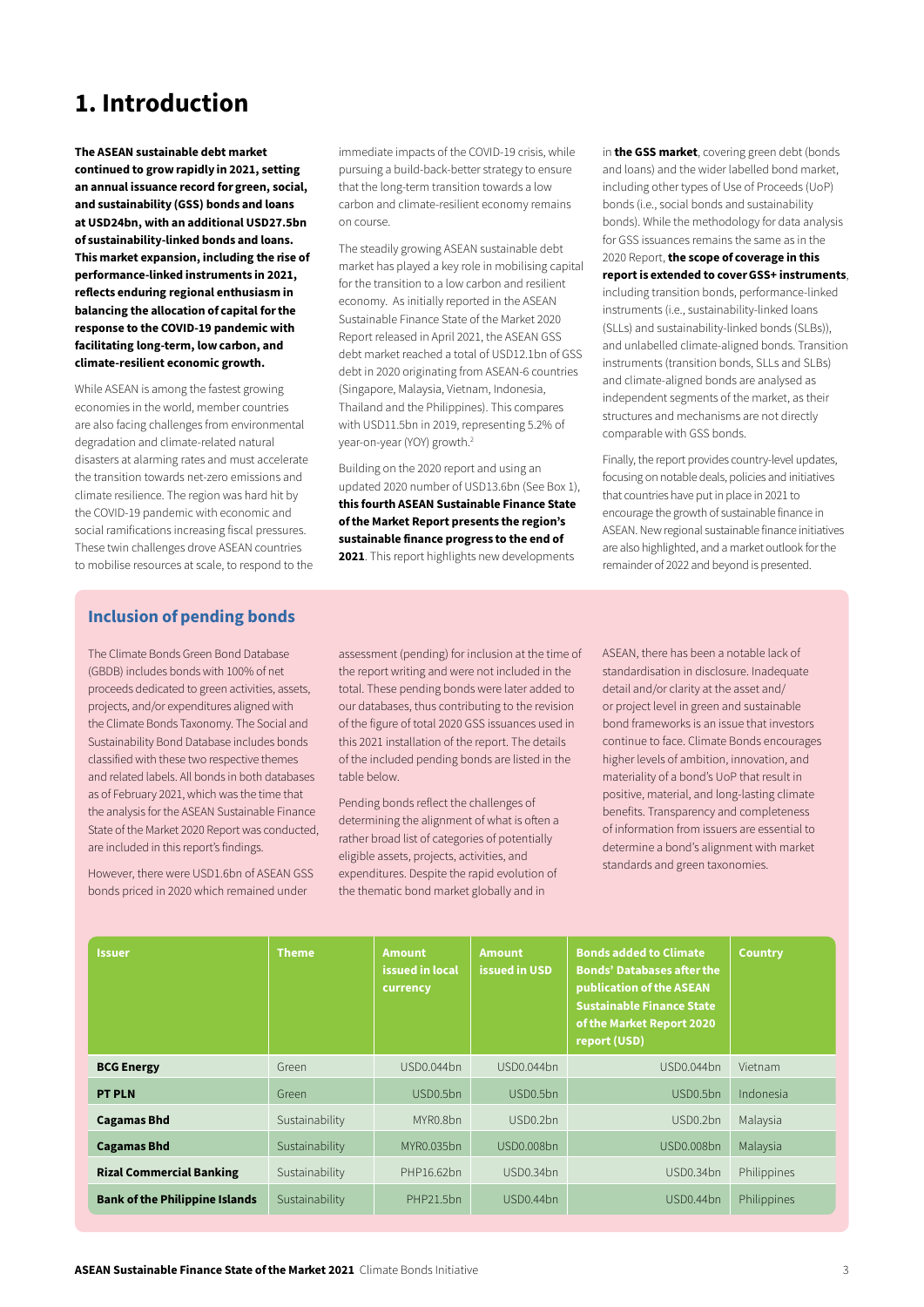#### 2021 Highlights from the ASEAN sustainable debt market

- The ASEAN sustainable debt market continued to grow in 2021 with record issuance of GSS debt totaling USD24bn compared to USD13.6bn in 2020, up 76.5% YOY.
- Cumulatively (2016--2021), the ASEAN GSS market stood at USD54.5bn at the end of 2021, compared to USD30.4bn a year earlier.
- Singapore remained the regional leader, with GSS debt issuance of USD13.6bn in 2021 compared to USD4.9bn in 2020.
- Cumulative green deals originating from the ASEAN-6 countries stood at USD39.4bn at the end of 2021, contributing 72% to the cumulative total GSS issuances between 2016--2021.
- The green theme remained the most popular in 2021. Nearly two thirds (63.9%) of GSS deals originating from ASEAN in 2021 were green, followed by sustainability (35.5%), with the latter showing an increase compared to 2020 (26%). Total volumes of ASEAN green and sustainability debt issuances in 2021 stood at USD15.4bn and USD8.5bn, respectively. The region saw a small volume of social bond issuances (USD0.13bn) in 2021.
- Non-financial corporate issuers were responsible for most (79%) of the ASEAN green volumes in 2021, while sovereign issuance continued to dominate the social and sustainability market, responsible for 51% of issuances.
- When looking at the GSS+ market, 2021 also saw very rapid growth in the SLL and SLB markets, with the combined volume of these newly introduced instruments reaching USD27.5bn, more than three times the 2020 figure. The cumulative figure for the SLL and SLB markets at the end of 2021 was similar to that of the green UoP theme at around USD39bn.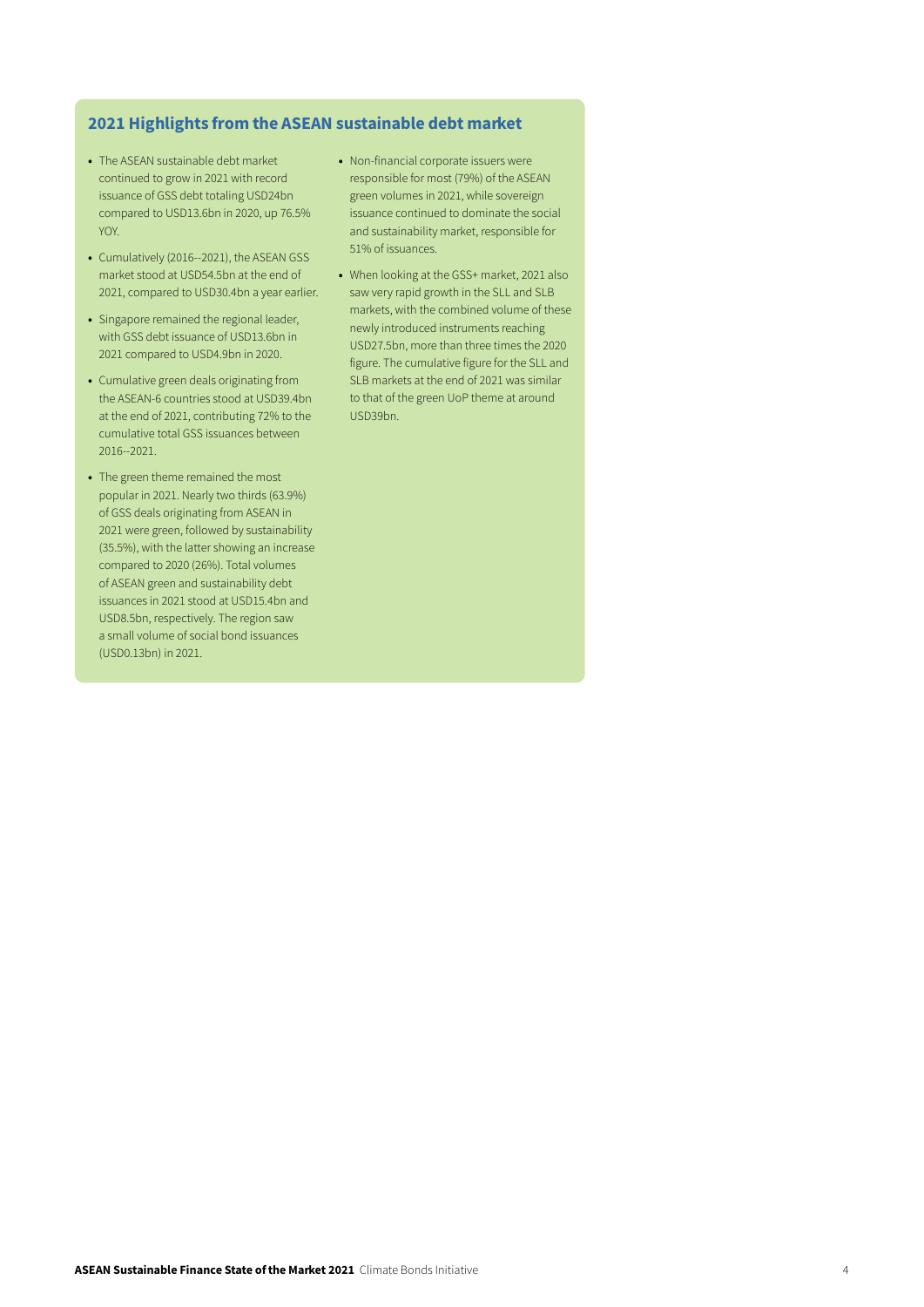### 2. Methodology

#### Scope and structure of analysis

This report includes seven sustainable debt themes: green, social, and sustainability UoP bonds and loans; transition bonds; and SLBs and SLLs (collectively referred to as the GSS+ market), and unlabelled climate-aligned bonds.

The analysis below covers GSS bonds and loans in combination with transition debt (transition bonds and performance-linked debt – SLLs and SLBs) and unlabelled climate-aligned bonds analysed in independent subsections. The disaggregated analysis is due to the structural differences between the instruments.

The themes can be described as follows:

#### GSS+ market

#### GSS debt instruments

Green: dedicated environmental benefits (green bonds and loans, together referred to as green debt, captured since 2012)

Social: dedicated social benefits (social bonds, captured since 2020)

Sustainability: green and social benefits combined into one instrument (sustainability bonds, captured since 2020)

#### Transition debt instruments

SLBs: coupon step-ups/step-downs linked to entity-level sustainability performance targets (SPTs) (captured since 2021)

SLLs: rate step-ups/step-downs linked to entitylevel SPTs (captured since 2021)

Transition bonds: UoP supporting transition at activity or entity level (captured since 2021)

#### Unlabelled climate-aligned bonds

Unlabelled climate-aligned bonds: bonds that finance climate-aligned projects, assets, and expenditures, but are not labelled by issuers (captured since 2012)

#### Methodology overview

This report is based on four Climate Bonds' databases:

- 1. Green Bond Database (GBDB)
- 2. Social and Sustainability Bond Database
- **3.** SLB and Transition Bond Database
- 4. Unlabelled Climate-aligned Database

#### Coverage and data sources

These databases cover only bonds, except for the GBDB, which also includes green-labelled loans assessed in accordance with the process described below. SLL data is derived from Refinitiv. These third-party data are indicative and not assessed against any set of criteria, as Climate Bonds does not yet have screening indicators for SLLs.

#### Minimum requirements for inclusion

Apart from the climate-aligned database (see below), to qualify for inclusion, debt instruments must have a label. Green, social, sustainability, and transition bonds and loans must finance sustainable projects, activities, or expenditures. SLBs/SLLs must annunciate clear SPTs for the entity. Debt labels describe the types of projects, activities, or expenditures financed, and/or their benefits. Green, social, sustainability, and transition are the most common labels, but a broad range of labels is used (see Appendix A).

#### Green

All deals in the green theme have been screened to verify their integrity. Screening is based on a set of process rules stipulated in Climate Bonds GBDB Methodology, including the following two overarching criteria:3



1. Deals must carry a variant of the green label.

2. All net proceeds must verifiably (public disclosure) meet Climate Bonds' green definitions derived from the Climate Bonds Taxonomy.<sup>4</sup>

We review all green debt instruments to ensure their green credentials.

#### Social and sustainability

Climate Bonds does not yet screen social and sustainability bonds' UoP against performance thresholds. The UoP is, however, classified in accordance with the respective labels and categorised as follows:

**Sustainability:** label describes a combination of green and social projects, activities, or expenditures, e.g., sustainable; Sustainable Development



Goal (SDG); socially responsible investment; or environmental, social and governance (ESG), etc.

Social: label is exclusively related to social projects, e.g., pandemic, COVID-19, housing, gender, women, health, education, etc.



Any instrument financing

only green projects is included in the green theme, and the GBDB should it meet eligibility requirements, irrespective of its label. A sustainability-labelled bond that only finances social projects, as well as one that finances a combination of green and social, is considered to fall under the sustainability theme. Because of this, our analysis of social and sustainabilitythemed bonds provides an initial indication of capital market funding aimed at each theme based on the deal label (see Appendix B).

The EU Platform on Sustainable Finance published its Final Report on Social Taxonomy in February 2022.<sup>5</sup> Climate Bonds will assess this report and incorporate its content and subsequent work on specific objectives, sub-objectives, and constituent significant contribution/do no significant harm (DNSH) criteria into the Social and Sustainability Bond Database where possible.

This report is based on bonds priced on or before 31 December 2021, hence the EU report and the principles for its proposed social taxonomy did not feature in the screening process.

#### Sustainability-linked bonds and loans

SLBs and SLLs raise general purpose finance and involve penalties/rewards (e.g., coupon or rate step-ups/ step-downs, early repayment obligations, etc.) linked to



not meeting/meeting pre-defined, time bound SPTs and associated Key Performance Indicators (KPIs), typically at the entity level.

Climate Bonds records but does not yet screen SLBs or SLLs against thresholds or targets. Screening methodologies for these debt products are under development.

#### Transition bonds

Transition debt includes instruments financing activities that are not low or zero emission (i.e., not green), but have a short- or long-term role to play in



decarbonising an activity or supporting an issuer in its transition to Paris Agreement alignment. The above described SLBs and SLLs can lend themselves well to this purpose when calibrated

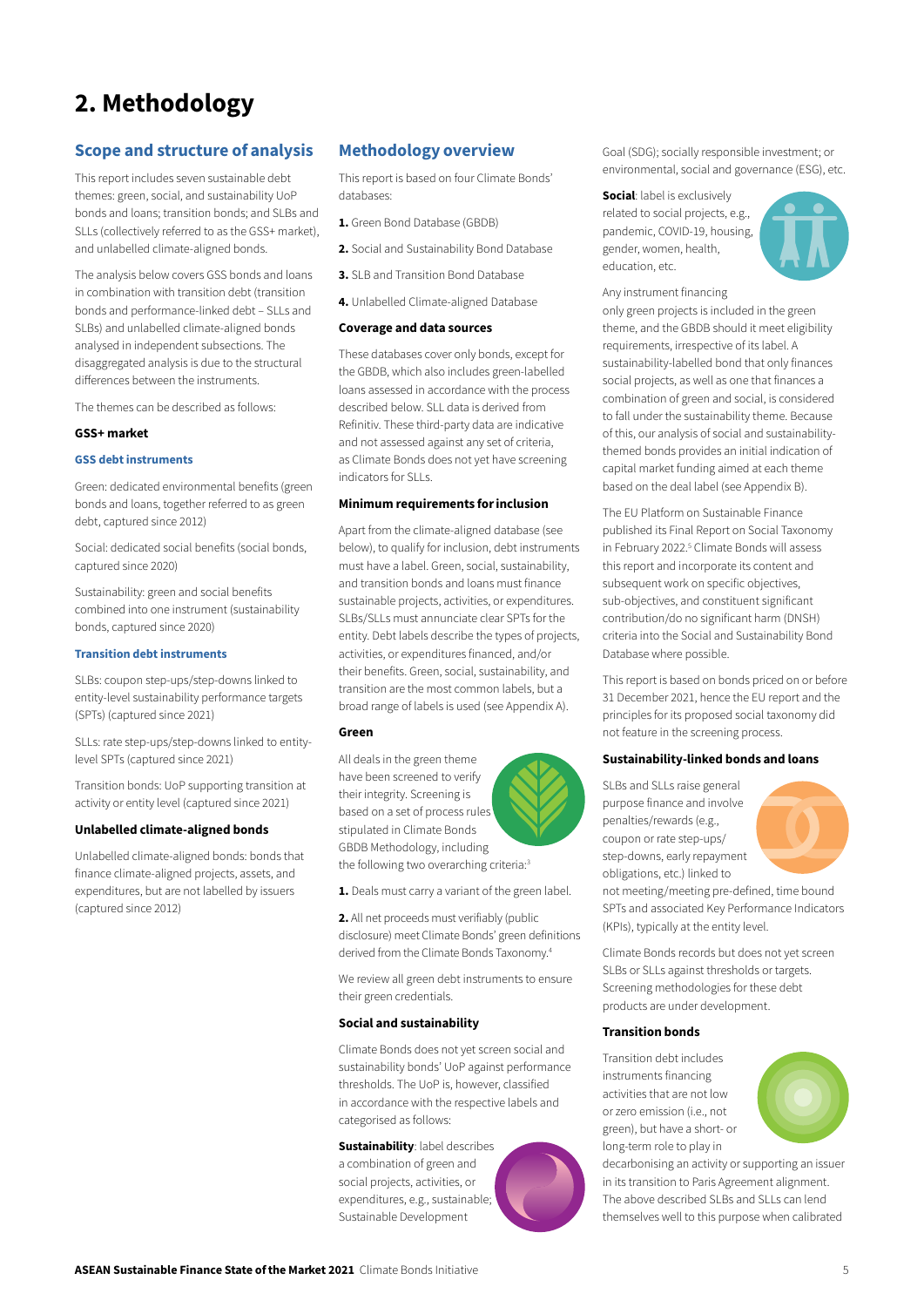appropriately. In addition, the market has seen the emergence of transition UoP bonds, which are intended to enable the inclusion of a more diverse set of sectors and activities. This segment currently includes labels such as transition, energy transition, blue transition, and green transition.

At present, transition bonds predominantly originate from highly polluting, hard and expensive-to-abate industries. These often do not fall into the existing definitions of green but are a critical component of a transition to net zero. Example sectors include extractives such as mining; materials such as steel and cement; and transport, including aviation and shipping.

Climate Bonds records but does not yet screen transition bonds against thresholds or targets. As relevant criteria at both activity (sector) and entity levels are developed, Climate Bonds will introduce screening for bonds and issuers in those sectors. Climate Bonds is currently developing criteria for the Cement, Basic Chemicals, and Steel industries, along with Hydrogen as a cross-industry solution.

#### Unlabelled climate-aligned (climatealigned) bonds

Climate-aligned bonds are not self- or externally labelled as green and their UoP is not earmarked or ring-fenced. Nonetheless, these general purpose bonds finance climate-aligned projects, assets, and expenditures. This financing is defined at the entity level based on the share of green revenues of an issuer. Climate Bonds' research on these issuers covers both public and private companies, and the detailed methodology is available in the Climate Bonds' Climate-Aligned Investment Opportunities: Climate Aligned Bonds and Issuers 2020 Report. 6

Climate Bonds has been researching bonds financing climate-aligned assets since 2012, to identify opportunities in the unlabelled bond market, and drive investments towards green assets and technologies. Because they are not labelled as green, climate-aligned bonds often lack the visibility and transparency inherent in green bonds that typically come with a framework detailing the relevant assets, projects, or expenditures being financed. Identifying these bonds highlights opportunities to scale up the labelled green bond market; for example, as climate-aligned debt rolls off, it could be refinanced with a green label. The green label could achieve cheaper funding for the issuer and enable its inclusion in dedicated mandates. This research also offers an entity level assessment by identifying the share of revenues linked to green activities for bond issuers included in the scope of the analysis.

In 2021 Climate Bonds identified total global capital flows into climate-aligned assets and activities amounting to USD795bn, on top of the USD2.96tn labelled GSS+ debt universe.

Glossary related to the Unlabelled climatealigned (climate-aligned) bonds:

**Climate-aligned issuers:** issuers that derive at least 75% of their revenues from climate-aligned business activities. These comprise:<br>• Fully-aligned issuers: issuers that derive ≥

- 95% of revenue from climate-aligned activities.
- Strongly-aligned issuers: issuers that derive ≥ 75% of revenue from climate-aligned activities.

Unlabelled climate-aligned bonds: bonds that finance climate-aligned activities but are not labelled by the issuer.

Climate-aligned bond universe or climatealigned bonds: the universe of climate-aligned

- outstanding bonds. These comprise:<br>• Fully-aligned issuers: 100% of outstanding debt is considered climate-aligned.
- Strongly-aligned issuers: pro-rata amount based on the issuers' percentage alignment. For example, if an issuer is 80% aligned, 80% of its outstanding debt is considered climatealigned.

#### Climate-aligned outstanding debt:

outstanding volume issued by fully-aligned + strongly-aligned issuers.

Labelled bonds are not included in the unlabelled climate aligned research due to differences in format and to avoid double counting.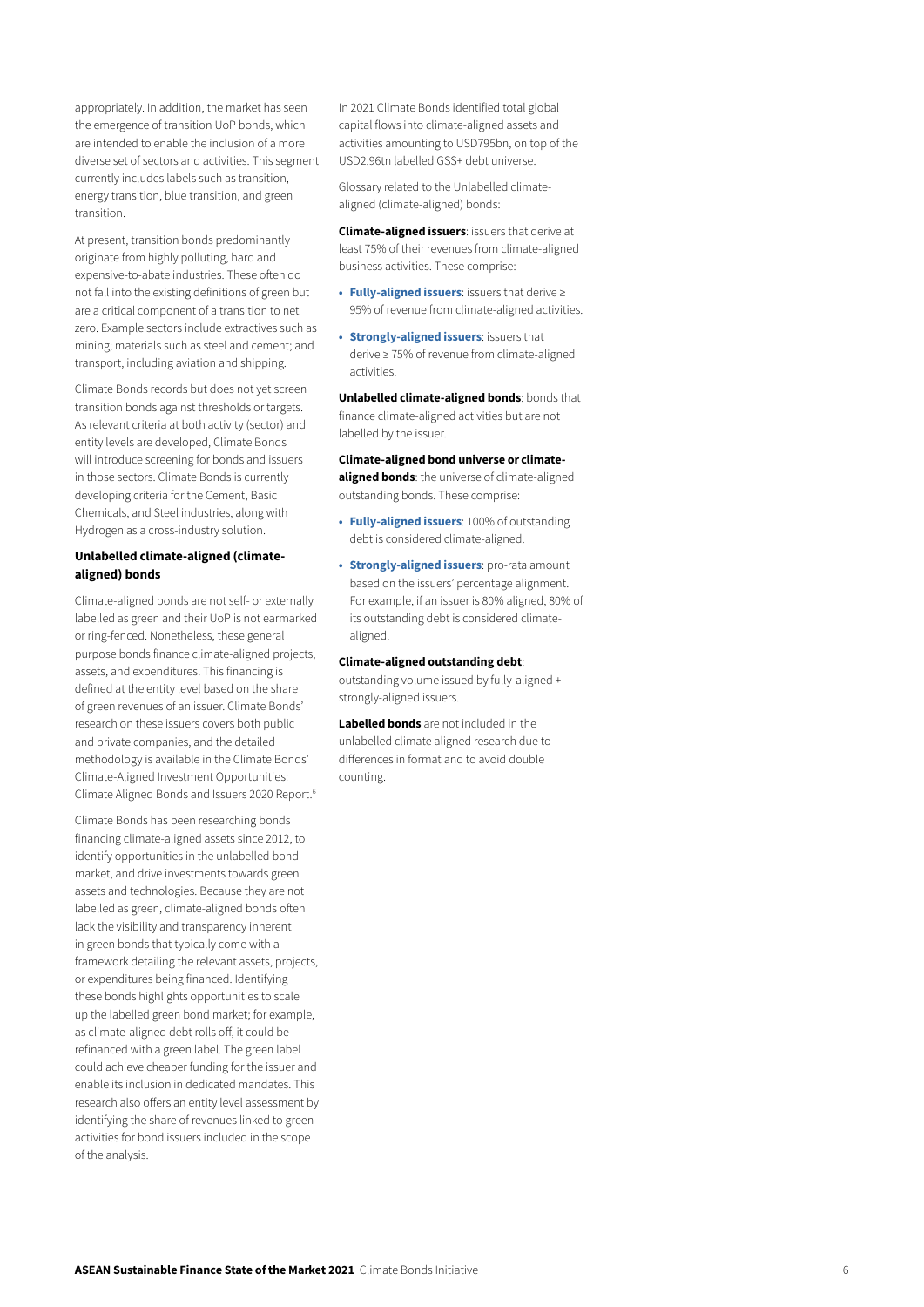### 3. Market overview

#### The ASEAN GSS market

The ASEAN GSS market continued to expand in 2021, with a volume of USD24bn compared to USD13.6bn the prior year, representing 76.5% YOY growth. Singapore, Thailand, Malaysia, and Vietnam saw increased volume compared to 2020, while Indonesia and the Philippines saw a decline YOY.

Singapore maintained its position as regional leader, with total GSS volume of USD13.6bn in 2021, more than double the 2020 figure of USD4.9bn, with the growth driven by the green theme. Thailand followed, adding USD4.4bn of GSS debt dominated by the sustainability theme.

The green theme made up the majority (63.9%) of ASEAN GSS deals in 2021, followed by the sustainability theme (35.5%), whose share increased from the previous year (26%). Total volumes of ASEAN green and sustainability debt in 2021 stood at USD15.4bn and USD8.5bn, respectively. The region saw a small volume of social bonds (USD0.13bn) in 2021 from Thailand.

Cumulatively, the ASEAN GSS volume stood at USD54.5bn at the end of 2021, compared to USD30.4bn the prior year. Singapore dominates, with cumulative volumes of USD25.3bn in 2021, followed by Thailand at USD8.3, and Indonesia at USD8.1bn.

The green theme remained the most popular in 2021. Cumulative green volumes in ASEAN stood at USD39.4bn at the end of 2021, or roughly 72% of the region's GSS market, followed by sustainability debt at USD14.4bn, which accounted for the other 27%. The social theme was negligible, with cumulative volume of USD0.6bn making up 1% of the market.

Social and sustainability debt began to emerge from ASEAN in 2018 and was boosted by the COVID-19 response in 2020. While the green theme remained dominant in 2021, the market share of the sustainability label increased largely driven by the multiple reopenings of the 2020 Thai sustainability bond (See page 22).

The growing volumes of green and sustainability labels in 2021 indicates the dual priorities of ASEAN entities in financing both crisis response and recovery from COVID-19 and long-term green economic growth.

### Annual GSS issuance from ASEAN-6 countries











#### Sustainability is gaining traction among ASEAN 6 issuers

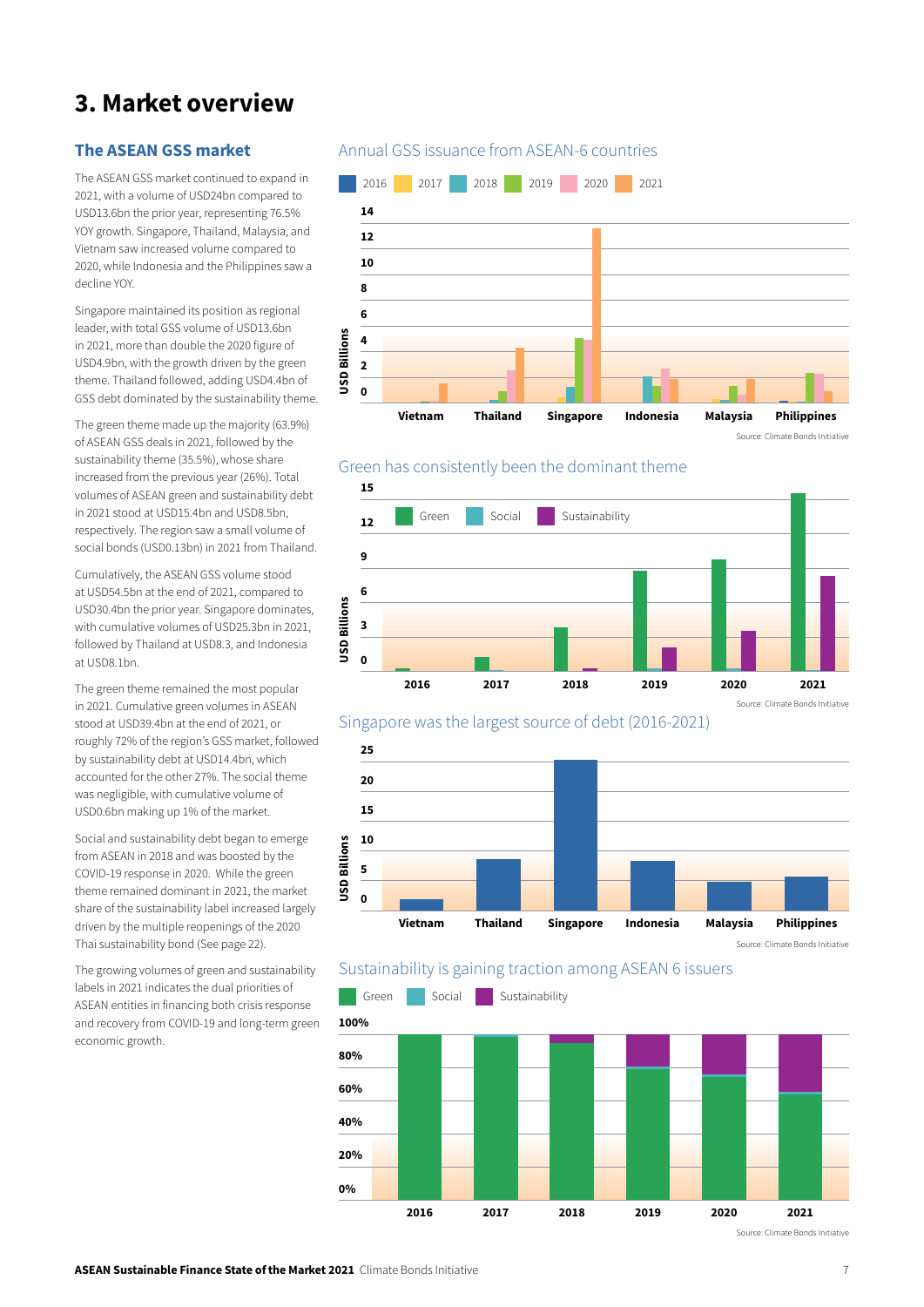#### Green

ASEAN-6 countries issued a total of USD15.4bn of green debt in 2021, of which Singapore was the largest source with volume of USD12bn. This was followed



distantly by Vietnam (USD1bn), Indonesia (USD0.8bn), Thailand (USD0.8bn), the Philippines (USD0.5bn), and Malaysia (USD0.1bn), respectively. Total cumulative green volumes from the ASEAN-6 countries reached USD39.4bn, contributing 72% to cumulative regional GSS volumes (USD54.5bn).

#### Singapore is the largest country source

**Singapore** again dominated ASEAN green bond issuance in 2021, reflecting strong support for green finance from the Singaporean government.7 The National Environment Agency (NEA) issued its debut green bond in September. The SGD1.65bn (USD1.23bn) bond was split between 10- and 30-year tenors, with UoP earmarked for sustainable waste management systems. The first eligible project is the Tuas Nexus Integrated Waste Management facility, which includes systems for incinerable and food waste, household recyclables, dewatered sludge, and wastewater processing.<sup>8</sup> A very large volume of green loans was also issued in the country, with largest loans financing the Buildings sector.

In Thailand, large green bonds in 2021 came from transport and energy. Several Renewable Energy green bonds were issued by BCPG Public Company Limited in 2021, totalling USD365m. Other major Renewable Energy deals came from B. Grimm Power Public Company Limited (B.Grimm PCL) (USD93m green bond), SPCG PCL (USD44m green bond) and Energy Absolute PCL (USD50m green loan).9,10 In the transport sector, the largest issuer was Bangkok Mass Transit System PCL (BTS Group Holdings PCL), with a USD309m green bond in November. Toyota Leasing (Thailand) Co., Ltd. also issued a USD64.1m green bond in April.<sup>11</sup> There was also a large green loan in the Buildings sector, a THB675m (USD22m) green Loan to Asian Capital Real Estate (ACRE) for eco-friendly residential development in Phuket.<sup>12</sup>

In June 2021, **Indonesia** issued its fifth sovereign sukuk (Islamic bond) worth USD750m under its green sukuk programme, which it launched in 2018. In November, the government also issued a green retail sukuk worth USD350m, with proceeds financing energy, waste and water projects.13 PT Bank BTPN Tbk (BTPN) provided a green loan facility of IDR1.06tn with a three-year tenor to PT Kepland Investama to refinance activities in the buildings sector.<sup>14</sup>

The **Philippines** was the source of two green bonds from the energy sector in 2021. ACEN Finance, a wholly-owned subsidiary of AC Energy

#### Singapore is the largest source of green debt among the ASEAN-6



Corporation (ACEN), issued a USD-denominated USD400m green bond, with a fixed perpetual coupon of 4.0%.15 Energy Development Corporation (EDC) issued PHP5bn worth of green bonds, making up the first tranche of EDC's shelf registration of PHP15bn worth of green bonds.16

Malaysia saw three green deals in 2021, all from the solar energy sector. reNIKOLA issued a green sukuk facility up to RM390m (USD95m).<sup>17</sup> MFP Solar Sdn Bhd secured a MYR100m (USD24.3m) green term loan facility to finance multiple rooftop solar photovoltaic (PV) plants.18 UiTM Holdings issued green deals (green sukuk and loan) of MYR100m (USD24.5m).

Most of the green debt originating from Vietnam in 2021 came from the transport and energy sectors. Dau Tieng Tay Ninh Energy, which is a B.Grimm's solar farm project in Vietnam, received syndicated green loans of USD160.5m, including a USD32.5m loan funded by the

Asian Development Bank (ADB) and Leading Asia's Private Infrastructure Fund (LEAP), and a USD128m syndicated loan from Thai commercial banks.19 Other green loan deals were Lien Lap Wind Power Joint Stock Co. (USD173m.), Thuan Binh Wind Power JSC (USD57m) and VinFast (Vingroup) (USD400m).

#### The private sector leads

Non-financial corporate issuers were responsible for most (79%) of the ASEAN green volumes in 2021, continuing the trend from prior years. Government-backed entities increased its share in 2021, accounting for 8% of issuance compared to 6% in 2020. Financial corporates and sovereigns were less active in 2021, contributing 8% (compared to 15% in 2020) and 5% (compared to 12% in 2020), respectively. There were no green deals from ASEAN national development banks and local governments in 2021.

### Non-financial corporates dominated ASEAN green volumes in 2021

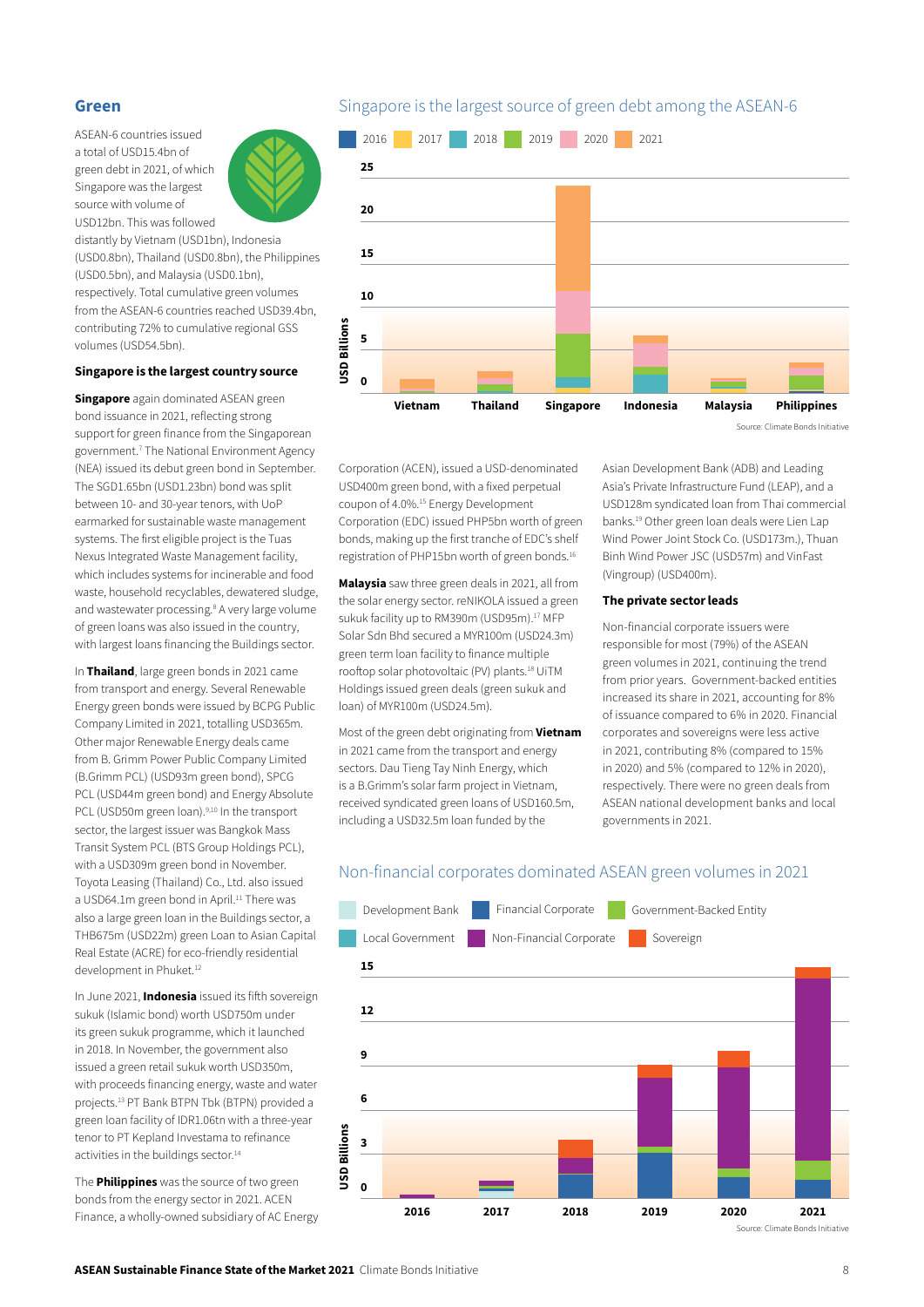#### Two-thirds go to Buildings and Energy

Buildings and Energy continued to dominate green UoP in ASEAN. The two categories

received two-thirds of proceeds in 2019 growing to 79% in 2020. The cumulative regional picture remained the same in 2021. More than half (53%) of the cumulative ASEAN green UoP between 2016--2021 was earmarked for Buildings, and Buildings and Energy combined accounted for 79.5% of the cumulative UoP of green debt (bonds and loans) issued from the ASEAN region during the same period.

Transport (7.5%), Waste (5.7%), Adaptation & Resilience (A&R) (3.3%), Water (2.2%), Land Use (1.8%) and Information Communication Technology (ICT) (0.1%) received smaller allocations. This indicates large untapped potential for market diversification.

Singaporean issuers invested most of their UoP in Buildings, while Renewable Energy accounted for the largest shares in all other ASEAN-6 countries. Transport accounted for large shares of green UoP in Thailand and Vietnam.

#### SGD is the preferred currency

In 2021, ASEAN green debt was issued in multiple local and international currencies similar to 2020. Hard currencies, particularly USD and SGD, continued to dominate the market. Two emerging trends were observed in 2021. First, unlike in 2020, the cumulative share of SGD-denominated green deals (45%) in the ASEAN green debt market outsized USDdenominated green deals (34%). Second, the share of cumulative green volume in local ASEAN currencies (including SGD) rose to 59% in 2021, from 47% in 2020, though this was driven by the large volume of SGD-denominated green debt (USD17.9bn) originating from Singapore in 2021. This demonstrates strong growth of green debt in local currencies, led by SGD.

Note: In this report, hard currencies include USD, EUR, GBP, AUD, JPY, SGD

Singapore proved its market maturity with green bonds and loans originating from the country issued in a variety of currencies. Vietnamese, Indonesian and Philippine issuers tend to favour USD for their green debt, while deals originating from Thailand and Malaysia largely came in domestic currencies. Between 2016 and 2021, all green debt originating from Malaysia was denominated in local currency (MYR), and 98% from Thailand were denominated in THB.

#### Green debt from all ASEAN countries included allocations to Energy (2016-2021)



#### Bulidings dominate cumulative UoP from ASEAN issuers

45% of cumulative green deals from ASEAN denominated in SGD



#### Hard currencies dominated (2016-2021)

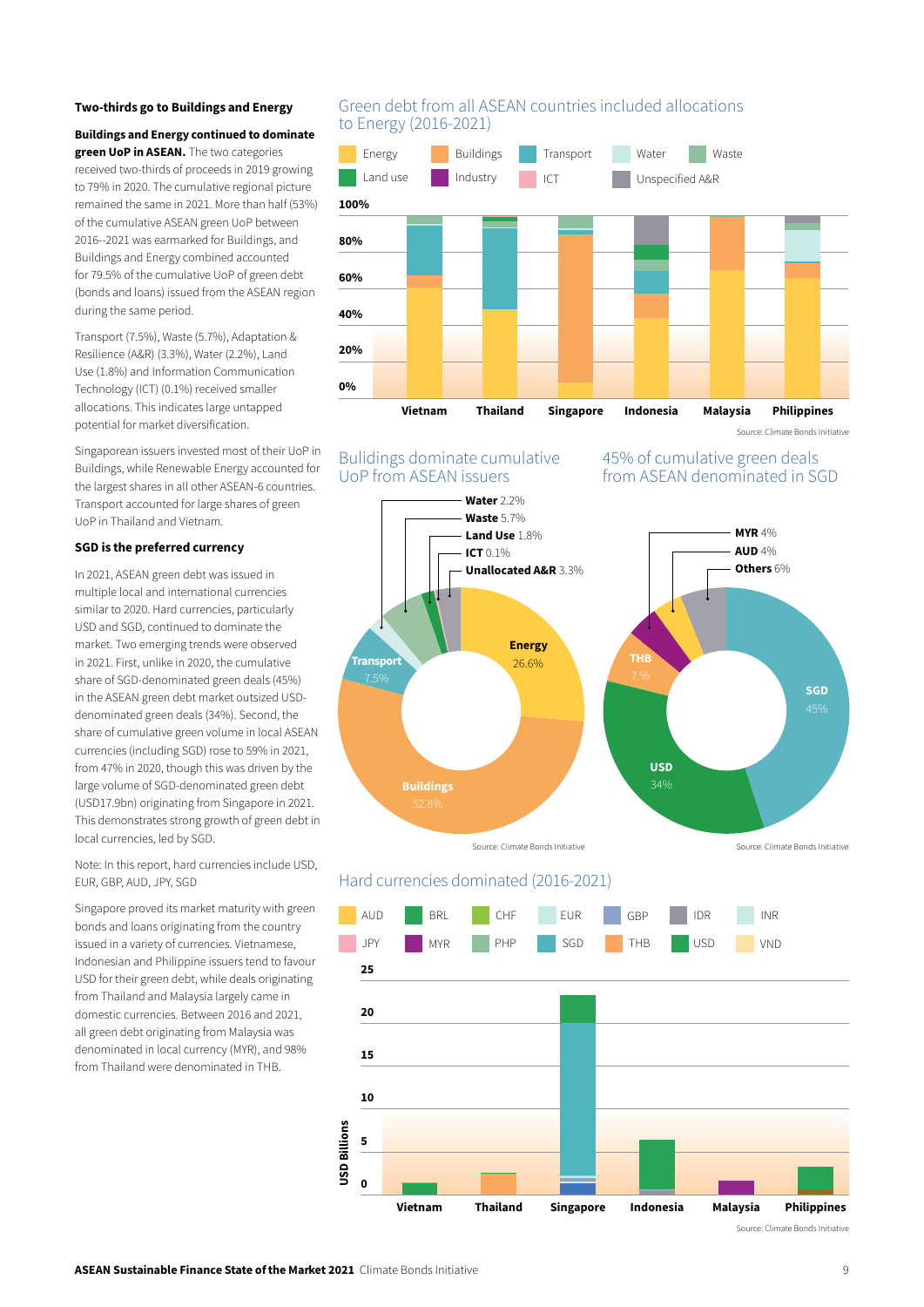#### Shorter tenors prevail

The ASEAN green labelled universe remains characterised by shorter tenors of five years or less, which accounted for 49% of the cumulative volume of issuances between 2016-2021. A further 28% had a term of 5-10 years. This continues the trend from 2020, where the market was dominated by shorter tenors. Longer green deals comprise 23% of the market, with mediumterm (10--20 year) deals accounting for 14%, over-20-year deals for 7%, and perpetual for 2%.

#### Deal size is varied

More than half (55%) of the cumulative volume of green debt originating from ASEAN at the end of 2021 comprised below benchmark-sized deals (≤USD500m), of which the majority (44%) was medium-sized deals (100-500m). Deals above USD1bn accounted for the remaining 11% share.

Among the ASEAN-6 countries, Singapore and Indonesia have seen the most diverse mixture of deal sizes, ranging from below USD100m to above USD1bn. The largest market share of big deal sizes (USD500m-1bn and above USD1bn) also came from these two countries. Green debt originating from the Philippines is mostly in the medium-sized category (USD100-500m), but also extends to smaller (up to USD100m) and larger (USD500m- USD1bn) deals. No individual green instrument originating from Thailand, Vietnam, or Malaysia exceeded USD500m.

#### Medium sized deals took 44% of cumulative ASEAN green volumes



#### More external reviews are needed

The ASEAN green debt market saw a decrease in external reviews per the total number of transactions between 2020 to 2021. There were 41% of deals (30 out of 73 deals) with external reviews in 2021, down from 53% (23 out of 43 deals) in 2020. Green deals with no reviews stood at 43 deals, or 59% of all deals in 2021, showing an increase compared to 20 deals, or 47%, in 2020. Among different external review types, Second Party Opinion (SPO) remains the most

#### Green bonds originating from ASEAN-6 countries (2016-2021)



Source: Climate Bonds Initiative

#### Singapore and Indonesia cover the most diverse green bond deal sizes among ASEAN-6 countries (2016-2021)



#### 41% of deals did not obtain an external review in 2021

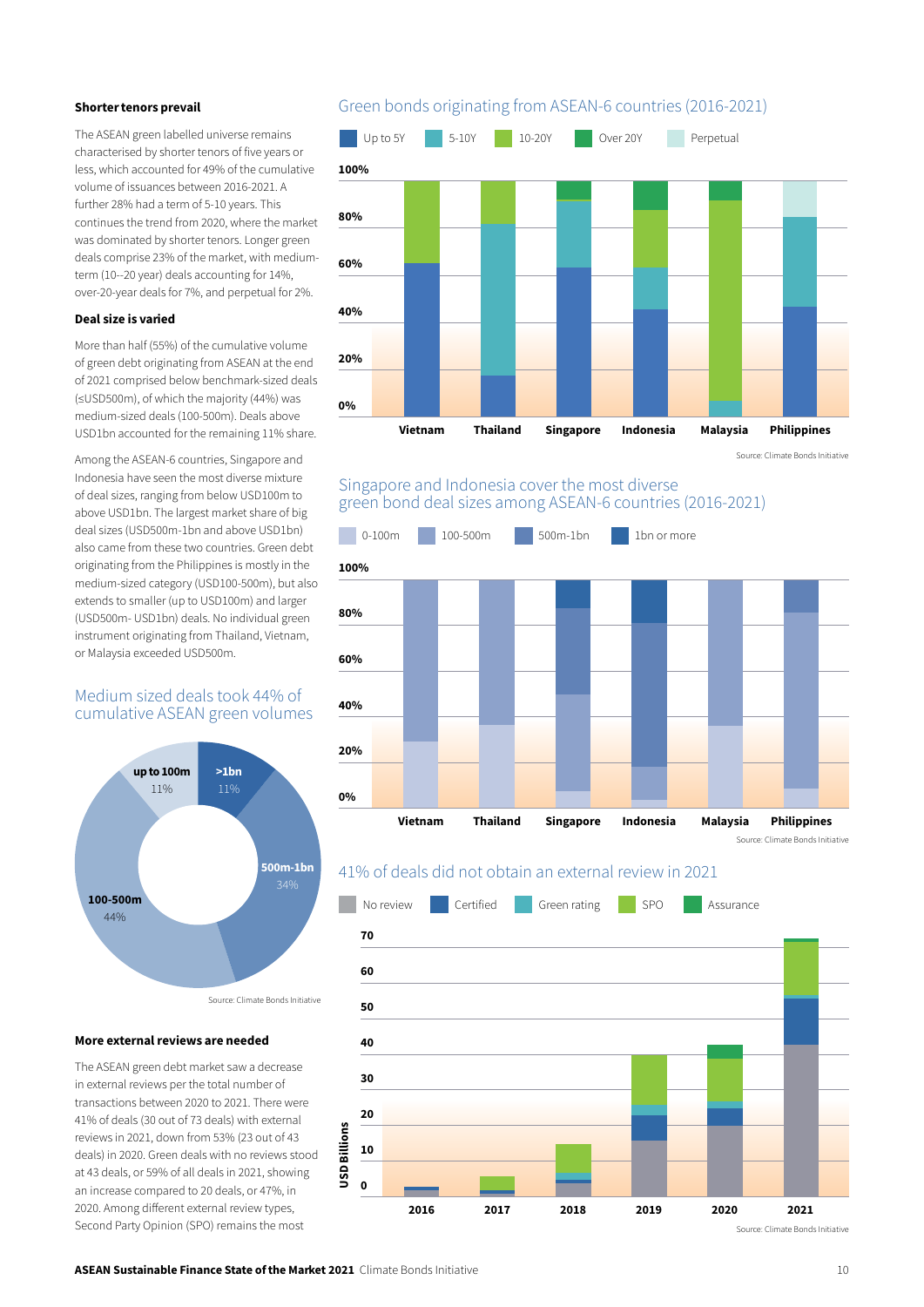common type of review in 2021, while Climate Bonds Certification has gained popularity. Green rating and Assurance are used by some, but remain much less popular than the first two types of review.

The profile of external reviews varies by country. SPO is the most common form of external review in Indonesia, the Philippines, and Malaysia as of 2021. Singapore and Malaysia are the only two countries in ASEAN that used green ratings provided by JCR and RAM Holdings, respectively. Each country has some green debt without any review. More than half of all green deals from Singapore and Vietnam have not obtained an external review.

Meanwhile, Certification has gained popularity as a type of external review, particularly in Thailand. Most Thai deals obtained Climate Bonds Certification.

| <b>Full Issuer Name</b>                                         | <b>Issuance</b><br>amount<br>(Local) | <b>Issuance</b><br>amount<br>(USD) | <b>Issue Date</b> | <b>Country</b> | <b>UoP</b>           |
|-----------------------------------------------------------------|--------------------------------------|------------------------------------|-------------------|----------------|----------------------|
| <b>Energy Absolute</b><br><b>PCL</b>                            | THB1.5bn                             | USD50.18m                          | 15/02/2021        | Vietnam        | Energy,<br>Transport |
| <b>B.Grimm Power</b><br><b>Public Company</b><br><b>Limited</b> | THB3bn                               | USD93.14m                          | 06/07/2021        | Thailand       | Energy               |
| <b>BCPG PCL</b>                                                 | THB <sub>2</sub> bn                  | USD60.85m                          | 15/09/2021        | Thailand       | Energy               |
| <b>BCPG PCL</b>                                                 | THB1bn                               | USD30.42m                          | 15/09/2021        | Thailand       | Energy               |
| <b>BCPG PCL</b>                                                 | THB1bn                               | USD30.42m                          | 15/09/2021        | Thailand       | Energy               |
| <b>BCPG PCL</b>                                                 | THB4bn                               | USD121.69m                         | 15/09/2021        | Thailand       | Energy               |
| <b>BCPG PCL</b>                                                 | THB4bn                               | USD121.69m                         | 15/09/2021        | Thailand       | Energy               |
| <b>SPCG PCL</b>                                                 | THB1.5bn                             | USD44.59m                          | 01/10/2021        | Thailand       | Energy               |
| <b>Bangkok Mass</b><br><b>Transit System PCL</b>                | THB4.2bn                             | USD127.27m                         | 08/11/2021        | Thailand       | Transport            |
| <b>Bangkok Mass</b><br><b>Transit System PCL</b>                | THB1.5bn                             | USD45.45m                          | 08/11/2021        | Thailand       | Transport            |
| <b>Bangkok Mass</b><br><b>Transit System PCL</b>                | THB2.5bn                             | USD75.76m                          | 08/11/2021        | Thailand       | Transport            |
| <b>Bangkok Mass</b><br><b>Transit System PCL</b>                | THB200m                              | USD60.61m                          | 08/11/2021        | Thailand       | Transport            |
| Sembcorp<br><b>Financial Services</b>                           | SGD400m                              | USD302.36m                         | 09/06/2021        | Singapore      | Energy               |

### The profile of external reviews varied by country in 2021

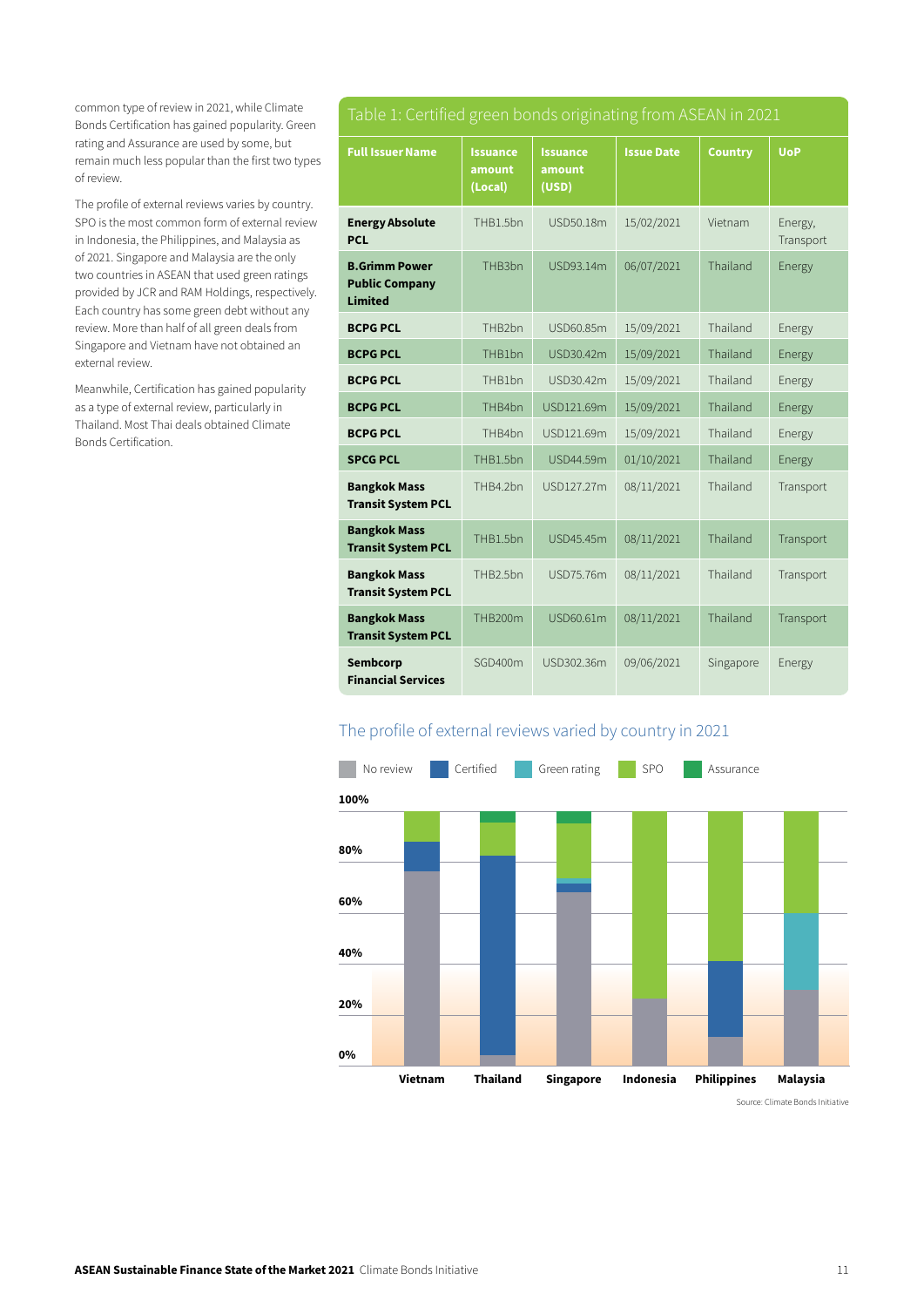#### Social and sustainability

The combined ASEAN social and sustainability (S&S) debt market expanded in 2021 compared to 2020, with sustainability bonds reaching USD8.5bn. The cumulative volume of sustainability bonds originating from ASEAN reached USD14.4bn, roughly 27% of the cumulative ASEAN GSS market as of 2021.

Two social bonds (USD0.13bn) issued in ASEAN in 2021 originated from Thailand. As of 2021, the total volume of social bonds originating from ASEAN countries reached USD0.61bn, around 1% of the cumulative ASEAN GSS market.

The growth of ASEAN S&S issuances in 2021 was largely driven by the 2020 Thai sustainability bond which reopened seven times in 2021 (see page 22). With the reopening, Thailand maintained its position as the most prolific source of S&S debt, with cumulative volume at USD5.8bn by the end of 2021, equivalent to 38% of the cumulative ASEAN S&S market (USD15.1bn) during the same period.

Note: No S&S deals were issued by ASEAN-6 countries in 2016.

#### Thailand leads in social and sustainability

The first sustainability bond originating from Singapore was priced in 2021. The

USD1.5bn bond was issued by UOB, with proceeds directed to eligible businesses and/ or projects in areas such as green buildings and renewable energy, as well as eligible social assets, including COVID-19-related temporary bridging loans extended to small businesses. The bond achieved comprehensive investor reach and participation across Asia Pacific, Europe and the US.20

Thailand is the regional leader in the S&S market because of its 2020 sovereign sustainability bond. During 2021 the deal, which was issued to finance green transport and social impact projects to assist with COVID-19 recovery, was reopened seven times for a total of USD3.04bn. Two social bonds also originated from Thailand in 2021. In March, the National Housing Authority priced a USD100m social bond, with proceeds financing projects to benefit 13,569 households or 54,000 people.21 In November, Thaifoods Group launched its first social bond totalling THB1bn (USD30.5m) with a maturity of 5 years. Proceeds will finance and refinance projects and assets associated with job creation and economic advancement in local communities. This is the first social bond issued by a nonfinancial corporate issuer under the ASEAN social bond standards.<sup>22</sup>

#### Thailand is the largest source of sustainability debt



Source: Climate Bonds Initiative





Source: Climate Bonds Initiative

In September 2021, **Indonesia** issued the first sovereign SDG bond in Southeast Asia, raising USD584m to fund social and environmental projects to support SDGs. Prior to this, the Government of Indonesia had designed a securities framework to ensure that the proceeds of the SDG Bond would be directed to the most appropriate projects.23 Other sustainability bond issuances include those by PT Indonesia Infrastructure Finance (USD150m) in January, and Bank Mandiri (USD300m) in April.24

In March 2021, Rizal Commercial Banking Corporation (RCBC), one of the largest banks in the **Philippines**, raised PHP17.9bn (USD368.28) through its ASEAN sustainability peso bonds with tenors of 2.5 and 5.2 years.<sup>25</sup>

Vietnam's Vinpearl JSC issued a USD425m bond, maturing in 2026 with a coupon rate of 3.25% per annum, as the world's first Exchangeable Sustainable Bond (ESB), exchangeable into shares of Vingroup JSC.<sup>26</sup>

In April 2021, the Government of Malaysia issued the world's first sovereign USDdenominated sustainability sukuk, a USD800m 10-year deal. The proceeds will be used for eligible green and social projects aligned with UN SDGs.<sup>27</sup> The sustainability sukuk was oversubscribed by 6.4 times and achieved spread compression of 40bps in the primary market. 28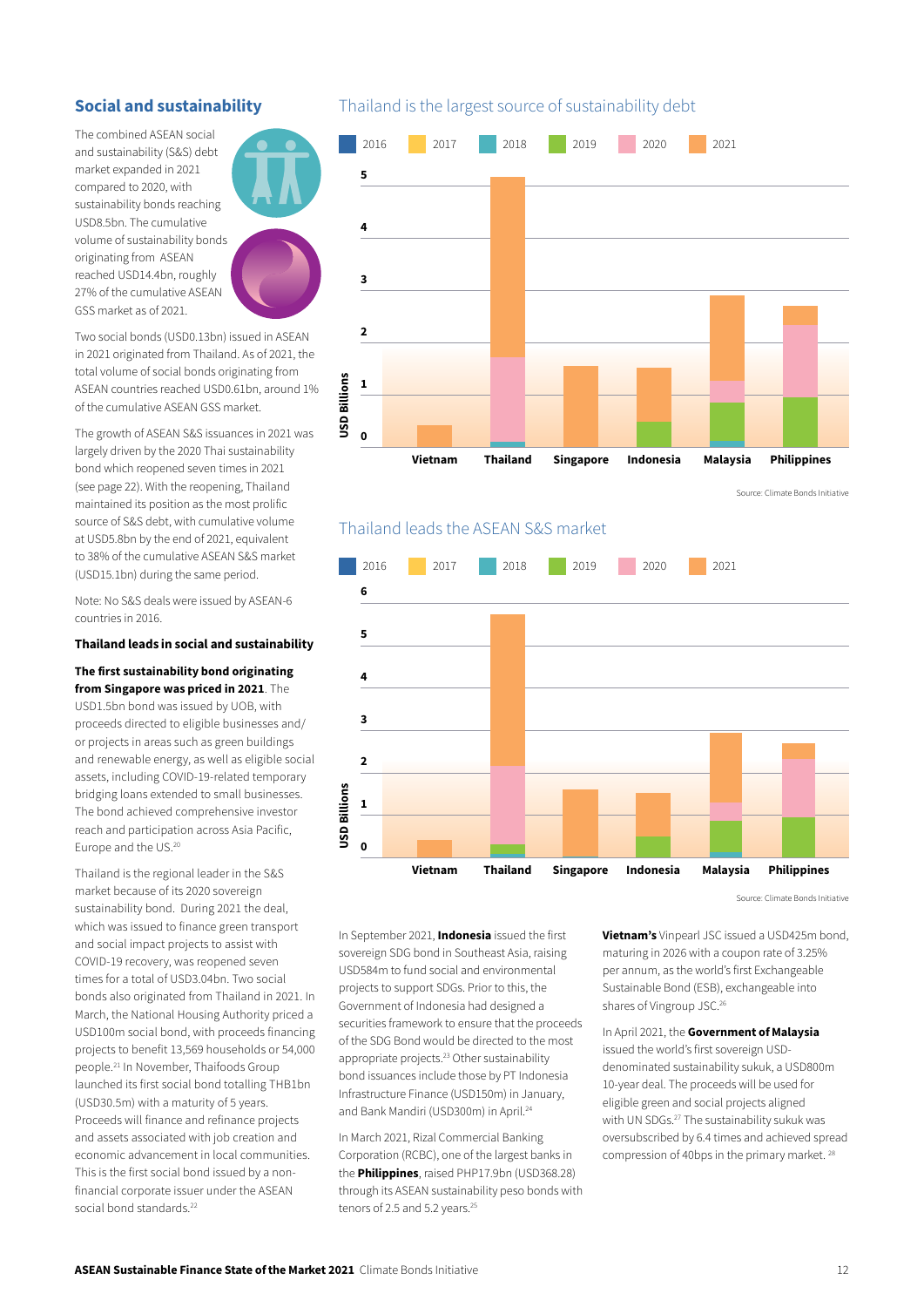#### Sovereigns drive volumes

Similar to 2020, sovereign issuance continued to dominate the S&S market in 2021, responsible for 51% of the volume. Financial corporates remained the second larger issuer (25%) of ASEAN S&S debt, followed by government-backed entities (17%) which also became more active in 2021. The sovereign share largely reflects the reopening of the Thai sustainability bond and the sovereign sustainability sukuk from Malaysia.

#### Local currencies take 60%

#### Local currencies dominated cumulative ASEAN S&S issuances in 2021, with their combined share standing at 60%, compared to 40% of deals in non-ASEAN currencies.

Of the S&S debt originating from the ASEAN-6, most of the volumes originating from Thailand and the Philippines were dominantly in local currency. Volumes from Malaysia were split between local currency and USD, while Singaporean, Indonesian and Vietnamese issuers preferred USD.

#### Shorter tenors dominate

At the end of 2020, most ASEAN S&S bonds were short-dated, with around 94% of the total bonds with a tenor of less than 10 years; split between the 5-10-year tenor (50%) and up to five years (44%). This regional picture has changed in 2021. While the largest share (46%) of ASEAN S&S bonds in 2021 still have a short tenor of up to 5 years, the cumulative market picture as of 2021 shows a rise of longer dated deals (10-20 years) up to 35% of the total market share. Deals with a tenor of 5-10 years accounted for the remaining 19%.

#### Sovereign issuance drove the ASEAN S&S market in 2021



#### The Thai sovereign sustainability bond boosted the availability of local currency debt in 2021





PHP





# a barbell maturity profile in 2021



Source: Climate Bonds Initiative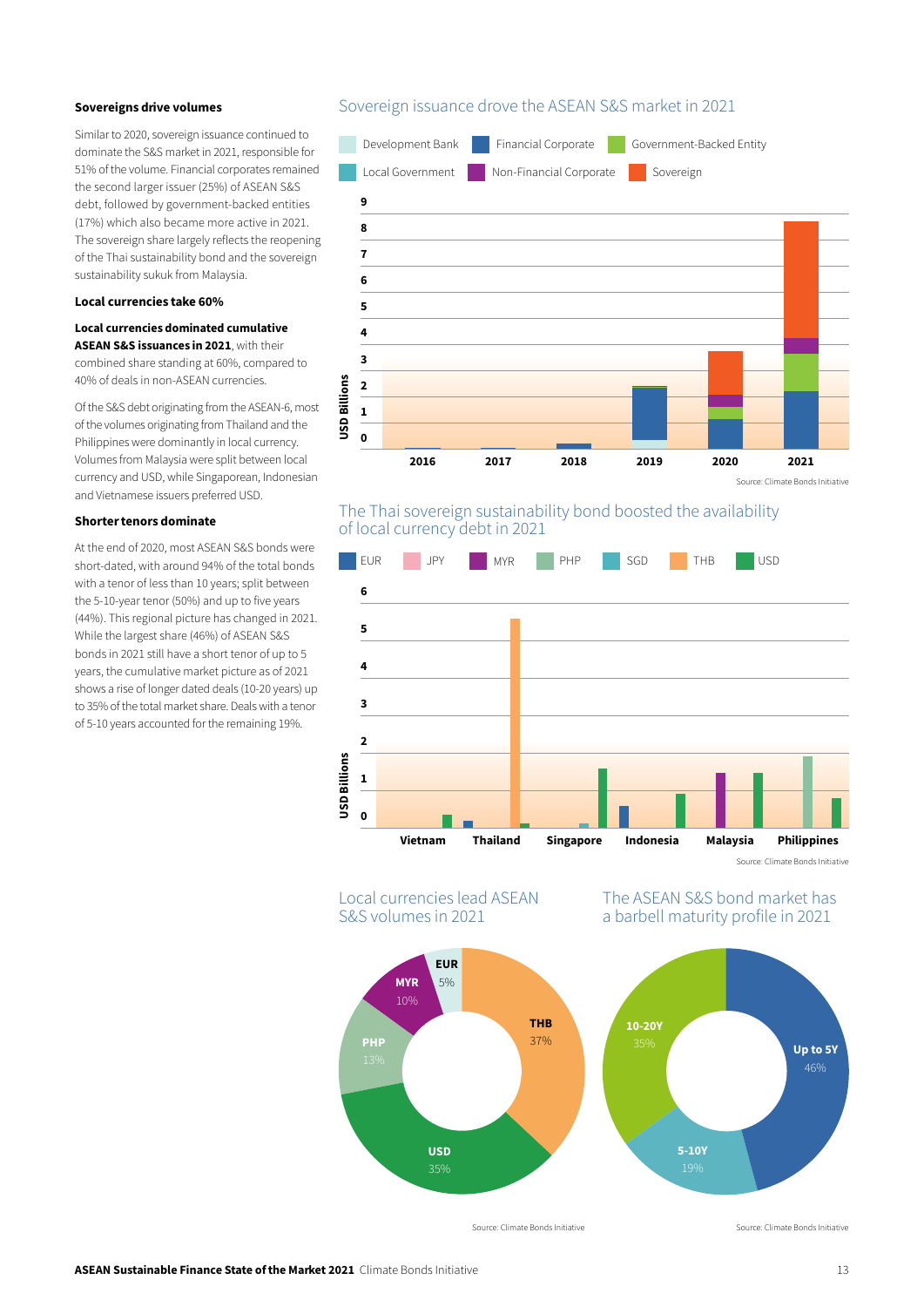#### 2021 saw more benchmark deals

At the end of 2020, the ASEAN S&S market was characterised by smaller deals (≤USD500m) which accounted for 80% of all deals. This regional picture, too, also changed as of 2021, with the increasing dominance of larger deals. Benchmark sized (USD500m) or larger deals dominated the ASEAN S&S market at the end of 2021, together accounting for the combined market share of 55%, of which 31% was above USD1bn, and 24% valued between above USD500m-USD1bn. Bonds with USD100-500m in size accounted for 35% of the market. Small deals (up to USD100m) accounted for only 11% of the market.

#### 55% of S&S volumes comprise bonds of at least USD500m



Source: Climate Bonds Initiative

#### SPO was the main external review for S&S issuers in 2021



Source: Climate Bonds Initiative

#### Most S&S deals get an SPO

Out of all of ASEAN S&S deals (28) in 2021, SPO is the most popular type of external review for almost all deals (27), except only one deal that carried an Assurance report. While issuers from all other countries used SPO, Singapore saw issuers adopt type of Assurance in 2021.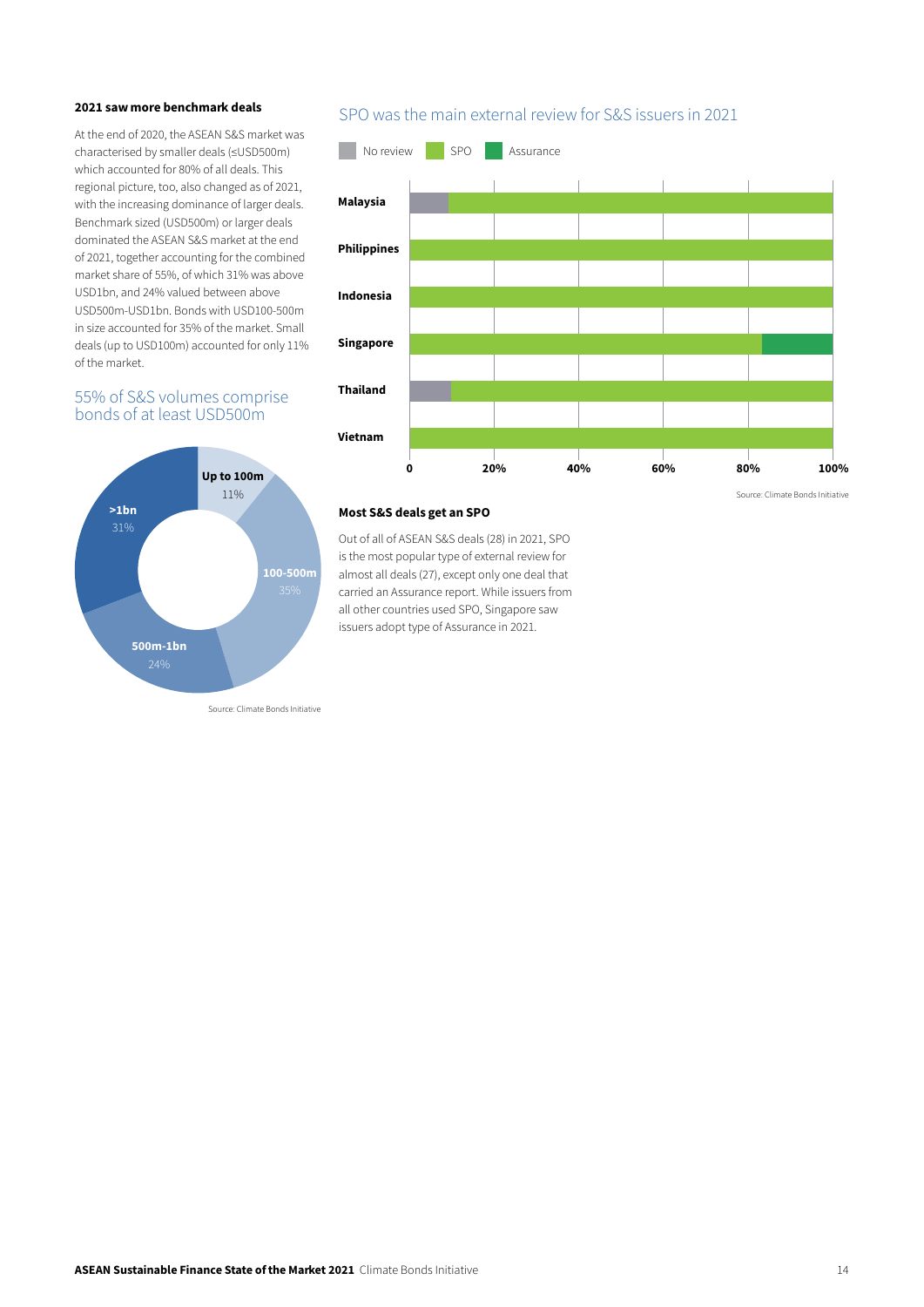### 4. Spotlight: Climate-aligned issuers and bonds

#### Thailand is the most prolific source of climate-aligned debt amongst ASEAN countries

Three ASEAN countries are home to climatealigned debt: Thailand (USD2.8bn, nine issuers, 55 deals), Malaysia (USD44.2m, one issuer, six deals), and Indonesia (USD46.9m, one issuer, three deals). Collectively they account for USD2.9bn of outstanding climate-aligned debt.<sup>29</sup> Thailand is the most prolific country source with 96% of total volumes and nine climate-aligned entities. Bangkok Expressway & Metro PCL. is the top climate-aligned issuer, with over 40% of ASEAN's climate-aligned debt.

Climate-aligned debt originating from ASEAN is almost exclusively local currency, with THB being the most popular at 95%. USD issuance accounts for approximately 3% of volumes, while the remaining share is issued in MYR. Indonesian Pabrik Kertas Tjiwi Kimia Tbk PT, a pulp and paper company, is the only entity with three deals issued in USD.

Most of the ASEAN climate-aligned companies operate in the Renewable Energy theme; however, it only accounts for 16% of the outstanding volume. Transport, on the other hand, takes 65% of the volume, which comes almost exclusively from Bangkok Expressway & Metro PCL. Four of the companies operate in the water business, with Eastern Water Resources Development and Management PCL accounting for 13% of the Water theme.

#### Maturing debt brings opportunity to relabel

Almost 60% of the climate-aligned debt that originated from ASEAN countries will mature by 2025. This provides climate-aligned entities with opportunities to refinance their debt with labelled bonds. So far, only climate-aligned companies based in Thailand have issued labelled green bonds, including BTS Group Holdings PCL (nine deals) and Energy Absolute PCL (six deals). Malaysian Edra Solar Sdn Bhd is the only entity to have issued a sustainability labelled bond.

#### Most climate-aligned bonds financed transport in 2021



Thailand leads ASEAN climate-aligned issuance



Source: Climate Bonds Initiative





| <b>Issuer</b>                                                    | <b>USD</b><br><b>Aligned Amt</b><br><b>Outstanding</b> | <b>Deal Count</b> | <b>Country</b> |
|------------------------------------------------------------------|--------------------------------------------------------|-------------------|----------------|
| <b>Bangkok Expressway &amp; Metro PCL</b>                        | $1,220 \, \text{m}$                                    | 21                | Thailand       |
| <b>BTS Group Holdings PCL</b>                                    | 682 m                                                  | 8                 | Thailand       |
| <b>Eastern Water Resources Development</b><br>and Management PCL | 66 m                                                   | $\mathfrak{D}$    | Thailand       |
| <b>Edra Solar Sdn Bhd</b>                                        | 44 m                                                   | 6                 | Malaysia       |
| <b>Energy Absolute PCL</b>                                       | 70 <sub>m</sub>                                        | 3                 | Thailand       |
| Pabrik Kertas Tjiwi Kimia Tbk PT                                 | 47 m                                                   | $\mathcal{R}$     | Indonesia      |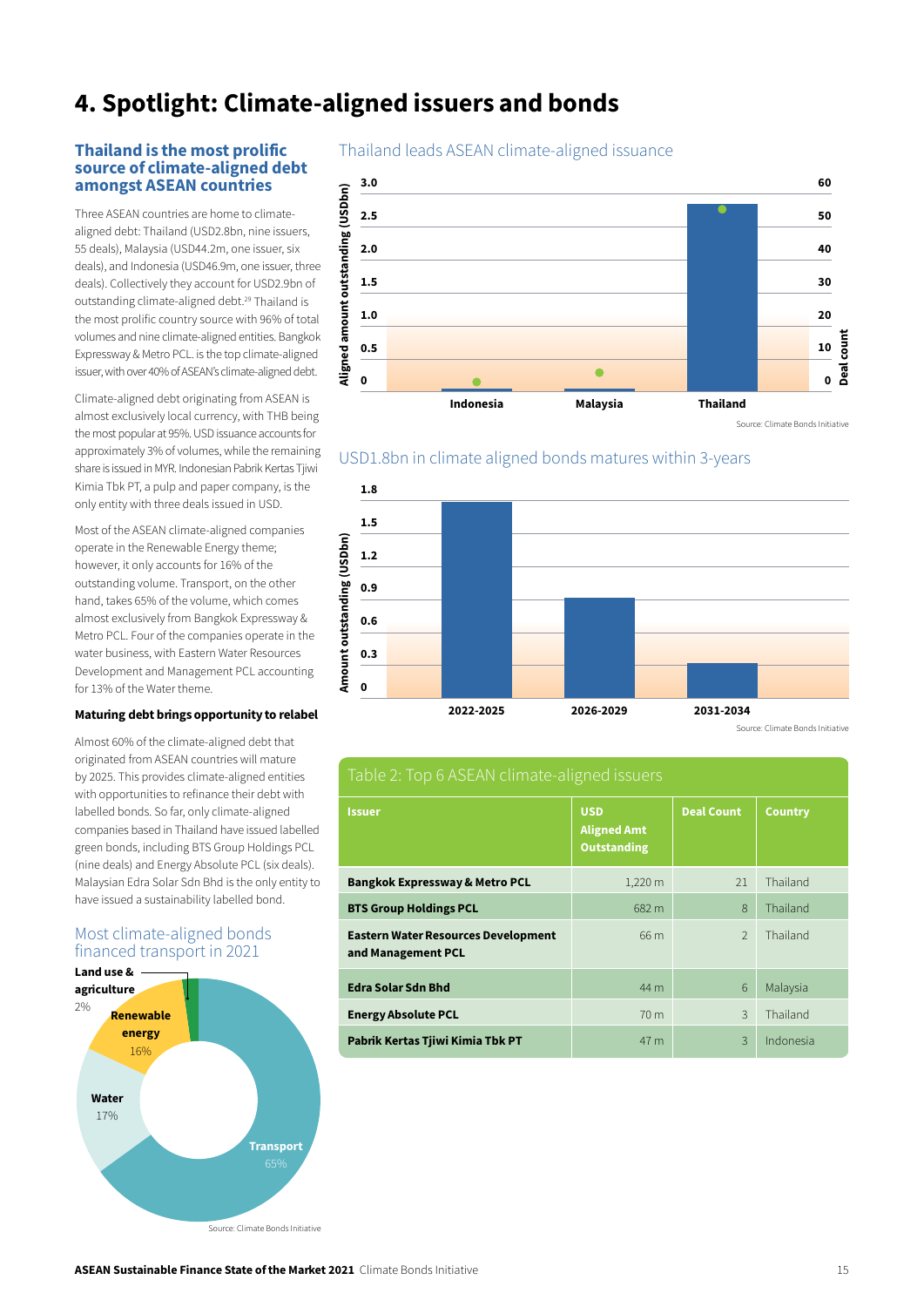### 5. Spotlight: Sustainability-linked bonds and loans

#### Financing the transition

Sustainable finance has played an important role in financing ASEAN's green and climate investments, but gaps remain. The GSS labels alone do not cover the



financing needs of high-emission and hardto-abate brown sectors. Therefore, transition finance is needed to support rapid change in emission-intensive activities in these sectors, such as energy, heavy manufacturing industries and agriculture, that can be steered into a green future, and help phase out activities harmful to the environment, such as the use of coal. This will involve mobilising transition finance at scale for activities, assets, and projects in these sectors. The financing can comprise UoP bonds and/or performance-linked instruments such as SLBs and SLLs. We discuss both mechanisms and their adoption in ASEAN in the section below.

#### Transition bonds

Transition UoP bonds (transition bonds) support issuers on a credible net-zero pathway via direct financing to decarbonising their activities. The transition bond market is still nascent. ASEAN saw its maiden transition bond in 2021 with the Chinese Construction Bank in Singapore issuing a USD2bn deal designed to support China's carbon-intensive industries, such as gas and other power generators, manufacturing, and steel production.30 In June 2021, the Green Financial Industry Taskforce of Singapore (GFIT) released a white paper on green finance solutions that incorporates the use of transition finance and recognises the role of government-led support, such as commercial risk cover, as key to developing transition finance.

#### Sustainability-linked bonds and sustainability-linked loans

The sustainable debt market is still at an early stage, especially in ASEAN where the development level of sustainable finance market is dependent on the development of the regional bond markets, themselves relatively new. Within the region, as green and sustainable financing grow, the emergence of SLBs and SLLs opens the door for more issuers to participate in sustainable financing.

SLBs and SLLs are forward-looking, performancebased debt instruments issued with links, SPTs and associated KPIs at the entity level. SLBs and SLLs can be a useful tool for issuers on a low-carbon transition trajectory as they finance whole entities in transition and help to build experience and credibility on target setting. A major advantage of sustainability-linked instruments lies in the flexibility caused by the absence of pre-defined eligible projects.

While the issuer commits to reaching their ESG goals, there are no restrictions on how to spend proceeds. Moreover, in contrast with the GSS debt markets where a limited number of projects with environmental and social benefits can be considered, any company can issue SLBs or SLLs which helps to broaden access to the sustainable finance market.

Following the publication of the first Sustainability-linked Loan Principles (SLLP) in 2019 to formulate market best practice for SLLs. the International Capital Market Association (ICMA) announced the Sustainability-Linked Bond Principles (SLBP) in June 2020. The SLBP are voluntary guidelines intended to foster the development of the SLB market. This market segment started to grow in the second half of 2020, particularly in ASEAN where it was seen to enable issuers to access the sustainable finance market and promote capital mobilisation in a novel way. From the demand side, SLBs present additional opportunities for investors to allocate capital to meet their sustainable investment targets and serve growing demand for eligible financing opportunities.

Despite the impressive growth and popularity of SLBs and SLLs, issuers, borrowers, and investors must be mindful of the pitfalls around the targetlinked mechanism. In order to be seen as useful and credible sustainable finance instruments that yield real behaviour change for an entire entity, these deals should always have ambitious SPTs, calibrated in line with sector-based pathways, and provide significant financial reward/penalty. Other key concerns include the difficulty to benchmark the ambition of the targets or KPIs against a wider global ambition such as the Paris Agreement. Most of the SPTs and KPIs have only been prescribed by (1) the borrowers' own entity-specific sustainability improvements, not to a sectorwide decarbonisation pathway, and (2) exhibit limited transparency in the market especially with

impressive growth – making it difficult to assess the impact and ambition of each bond or loan.

These concerns are not insurmountable and with some clear guidance the sustainability-linked instrument market could be a valuable addition to the sustainable finance landscape in ASEAN, including in enabling entity-level transitions. To enhance the comparability and integrity of the market, Climate Bonds is defining sectorbased Transition Finance Standards suitable for transition bonds. SLBs, and transitioning entities building on the whitepaper *Transition Finance for Transforming Companies*. Though the initial guidance will focus on bonds, issuers and borrowers could also apply the framework to loans (SLLs and other labelled loans), along with other types of funding to support a credible decarbonisation strategy. A finalised version of the recommendations will be published in 2022.<sup>31</sup>

#### ASEAN market is developing

The year 2021 saw a breakthrough in the SLL and SLB market when the combined volume of these instruments reached USD27.5bn, more than tripling in size from 2020 (USD8.6bn). Interestingly, the market size of ASEAN SLLs and SLBs in 2021 far exceeded that of green bonds and loans in 2021 (USD15.4bn), although the latter market started in 2016. At the end of 2021, the cumulative volume of the ASEAN SLL and SLB market was equivalent to that of the green theme at around USD39bn.

Singapore was the largest source of ASEAN SLLs and SLBs at the end of 2021, with 94 out of a total of 129 deals with a cumulative volume of USD33.6bn, accounting for 84.5% of the market. Thailand followed with 19 deals and USD2.3bn of the volume. Indonesia and Malaysia also entered the race with more than USD1bn of volume and five and eight deals, respectively. Cambodia and Myanmar also issued one each in 2020 representing the first GSS+ deal of any theme from each country.

#### SLB issuance volume is multiplying in ASEAN



Source: Climate Bonds Initiative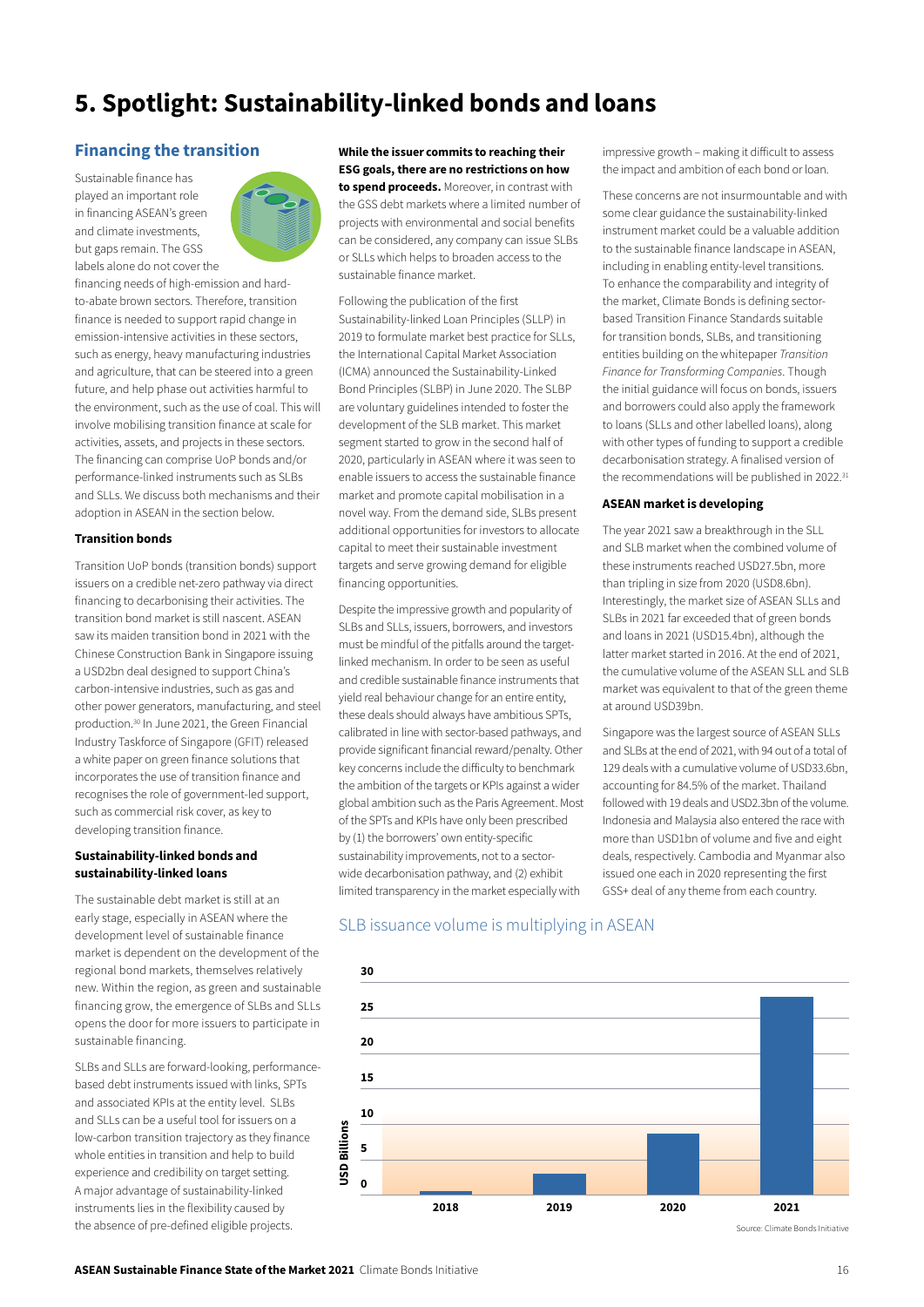#### Singapore leads SLB issuance in both volume and number

In March 2021, Trafigura Group Pte Ltd. of Singapore announced a huge USD5.5bn sustainability-linked transaction, including the closing of its new 365-day European multicurrency syndicated revolving credit facility worth of USD1.85bn and the extension and increase of its 3-year USD3.65bn facility. The facilities include three KPIs which are tested and verified annually by a third-party review agency: (1) cutting operational GHG emissions, (2) responsible sourcing of metals, and (3) growing Trafigura's renewable power portfolio.32

Also in 2021, Singapore's head-quartered Sembcorp Industries Ltd, via its wholly-owned subsidiary, Sembcorp Financial Services Pte. Ltd, priced its inaugural SLB of SGD675m (USD497m) with a coupon rate of 2.6% per annum.<sup>33</sup> This rate will be stepped up by 0.25% from the first interest payment date if the company's target to reduce GHG emissions to 0.4 tonnes of carbon dioxide equivalent per megawatt hour or lower by 31 December, 2025 is not achieved.<sup>34</sup>

Thai Union Group Public Co Ltd, the world's leading seafood processor, has been an active sustainability-linked issuer in the Thai market. Out of 16 SLBs and SLLs originating from Thailand in 2021, Thai Union Group Public Co Ltd was responsible for eight. In July 2021, the company issued Thailand's first SLB of THB5bn (USD150.70m) with a coupon rate of 2.47% per annum. The interest reward/penalty is linked to the company's achievement of SPTs which are: (1) remaining in the Dow Jones Sustainability Index, (2) reducing carbon emission from manufacturing operations by 4% annually and (3) increasing the monitoring and surveillance of the company's wild-caught tuna supply chain.35

The only sustainability-linked deal issued in Indonesia in 2021 came from Japfa Comfeed Indonesia Tbk PT with a 5.375% coupon maturing in 2026.36 The proceeds from the USD350m bond were used to repay the company's existing notes and for general corporate purposes.37 The SLB prioritises an environmental KPI that is linked to the achievement of a SPT to minimise the impact related to water pollution from untreated wastewater.38 The failure to achieve this target will lead to a 25 basis point coupon step-up applicable to the remaining interest periods.<sup>39</sup>

Yinson Holdings Berhad of Malaysia also issued a SLB, a MYR1bn (USD236.3m) sukuk in 2021. This is Malaysia's first sustainability-linked sukuk which supports Yinson's efforts to achieve its climate transition strategy and reinforces its commitment towards a low-emission future by achieving carbon neutrality by 2030 and net zero by 2050.40

At the end of 2021, 67% of cumulative ASEAN SLL and SLB volume was USD-denominated, followed by SGD with 20%. AUD, CNY, and JPY each received 3%, while local currencies, including THB and MYR, accounted for the









Source: Climate Bonds Initiative

smallest shares of 2% and 1%, respectively. The remaining 1% of deals were EUR-denominated.

While USD prevailed, Thailand and Singapore also issued sustainability-linked transactions in their respective local currencies (THB and SGD). SLLs and SLBs originating from other ASEAN countries were all USD-denominated.

#### Transition finance presents huge opportunities for an inclusive approach to a Paris-aligned future. Climate Bonds recommends that countries take at least the following three actions:

1. Foster a common understanding of transition concepts and national and sector-specific decarbonisation pathways in the ASEAN context. Mobilise support from key stakeholders across the public and private sectors, including the investment community.

2. Identify priority high GHG-emitting sectors and activities to include in a (regional) transition standard, focusing on those that require the most guidance and setting realistic time frames to determine pathways for complex activities and technologies.

3. Define the relevant scope/premise for a transition standard/taxonomy and it's context within wider green/sustainable finance taxonomies. Sector experts should be identified to guide the development of a transition standard, as part of the governance process and technical review, and the definitions should be reviewed regularly.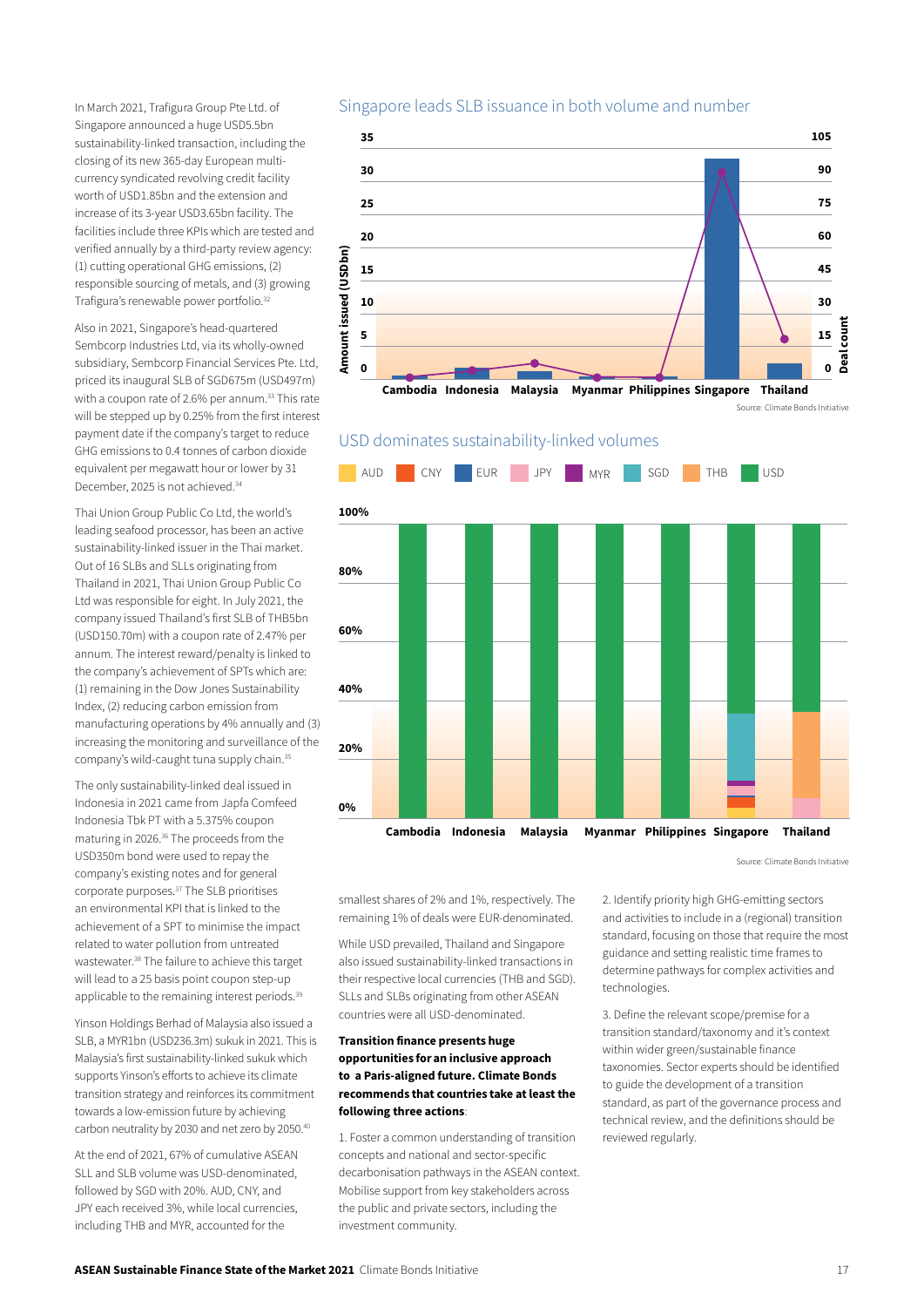## 6. Sustainable finance developments in ASEAN

Several regional initiatives and national developments provided a strong momentum that further advanced the growth of ASEAN sustainable debt markets in 2021.

#### Regional initiatives

#### ASEAN Taxonomy for Sustainable Finance

The 2021 Joint Statement of the 7th ASEAN Finance Ministers and Central Bank Governors' Meeting announced an initiative to develop an ASEAN Taxonomy for Sustainable Finance, which will serve as ASEAN's common language for sustainable finance and complement member states' national initiatives.<sup>41</sup> Subsequently, the ASEAN Taxonomy Board was established by four sectorial bodies under the ASEAN finance cooperation process, namely the ASEAN Capital Market Forum (ACMF), the ASEAN Insurance Regulators' Meeting (AIRM), the ASEAN Senior Level Committee on Financial Integration (SLC) and the ASEAN Working Committee on Capital Market Development.

After an initial period of work, the ASEAN Taxonomy Board published the ASEAN Taxonomy for Sustainable Finance (Version 1) in November 2021. The Taxonomy is designed to be inclusive of the different starting points of ASEAN economies, and Version 1 encapsulates all the key components of a sustainable finance taxonomy that is tailored to address the needs

of all ASEAN member states (AMS) while being credible at the same time. Specifically, Version 1 of the Taxonomy provides the key concepts as a basis for consultation,

discussion, and collaboration with stakeholders as the ASEAN Taxonomy Board develops the Taxonomy further. Currently, there are two parts of the Taxonomy:

- Foundation Framework: This contains qualitative classification of activities. A decision tree classifies activities as green, amber (transition) or red (excluded)
- Plus Standard Framework: this will contain quantitative screening criteria at the activity level.

Given the varying stages of development across the region, technical thresholds or quantitative screening criteria were not included in the first iteration of the Taxonomy. Instead, Version 1 focused on setting out the conceptual framework for the Plus Standard via an intentional phased approach. The Plus Standard Framework will have multiple thresholds set for each activity, with a scenario of three thresholds illustrated in Version 1.

The need for flexibility was embedded in the design of the ASEAN Taxonomy, as it is necessary to ensure inclusivity across all participating

economies in a complex region with a complex taxonomy. International investors are yet to express clear views on this development; however, the Version 1 document recognises that the complexity created by including multiple phases may require additional efforts for users to understand. Nevertheless, the advantage of this system is that it takes into consideration the different starting points of emissions generated by different entities for the same activity.

Follow up work is likely to be convened in 2022 to put forward thresholds and develop the Version 1 document into a full taxonomy. Going forward, the taxonomy is likely to be instrumental for furthering ASEAN sustainable investment objectives. It will also be pivotal in ensuring the integrity of the rapidly growing ASEAN sustainable finance market by providing clarity on the definitions of sustainable investments, and their impacts for the different market stakeholders.

#### The ASEAN SDG Bond Toolkit

Even before COVID, the regional trajectory indicated that none of ASEAN's SDG targets for 2030 were likely to be met.<sup>42</sup> The COVID-19 pandemic has had severe negative impacts on most SDGs, threatening to reverse decades of progress on the nearly achieved SDGs and derail laggards. At the same time, the crisis also presented a unique opportunity for ASEAN countries to refocus resources towards investments that simultaneously deliver a climate-aligned and sustainable recovery and have a transformative impact towards the SDGs.

SDG bonds are GSS bonds whose use of proceeds further aligns with and contributes to specific SDGs. Not all GSS bonds are SDG bonds; while some GSS bonds are explicitly SDG-aligned and/or marketed as SDG bonds, others are not. Going forward, ASEAN issuers like DFIs and policy banks will benefit from a how-to guide that they can adhere to when issuing an SDG bond. Key challenges for these institutions to issue SDG bonds currently stem from the need for more: (i) socialisation on the SDG bond concept and how they build on the ICMA GSS bond principles, and the ASEAN GSS bond standards; (ii) exposure to examples of SDG bond frameworks that could help inform their own frameworks; (iii) guidance on key principles, processes, and data needed to develop SDG criteria, select metric indicators and report impact; and (iv) a supportive ecosystem comprising market players such as SPO providers and other capacity building and advisory bodies.

Responding to these challenges, the ACMF commissioned, through the ADB, the development of an ASEAN SDG bond toolkit as a key market education and capacity-building resource. The toolkit is part of a wider effort of the ACMF to

expand the knowledge and understanding of ASEAN market participants about how to issue sustainable finance-themed bonds.

After a period of work and consultation, the *ASEAN SDG Bond Toolkit: A Practical Guide to Issuing SDG bonds in ASEAN*, developed by the Climate Bonds Initiative for the ACMF, was

published in December 2021.<sup>43</sup> The toolkit is not aimed at creating a new SDG label in addition to the existing GSS labels, nor does it seek to create a new set of standards or guidelines that replace existing GSS bond principles, frameworks, market standards and taxonomies. Instead, it collates and synthesises relevant information to provide a primer-level background for potential SDG bond issuers in ASEAN.

It is expected that the toolkit will enable more issuers from ASEAN countries to participate in the SDG bond markets to meet their funding needs and support the nascent markets to become more mature and vibrant. The toolkit is a living document, which can be updated as the market practices for SDG bonds develop further. By highlighting issues that deserve more consideration and addressing the current missing links in the nascent ASEAN SDG bond markets, which builds on the existing ASEAN GSS debt market, the toolkit could also stimulate further debate between players, including regulators, bond issuers, funds, and their investors, SPOs etc., leading to more investment in the muchneeded market infrastructure for SDG bonds.

#### ASEAN Sustainable Banking Principles

The ASEAN central banks endorsed the initiative on ASEAN Sustainable Banking Principles in March 2021. These will serve as guiding principles for the development of sustainable banking guidelines.44 ASEAN central banks also collaborated on a report describing the roles of ASEAN central banks in managing climate and environment-related risks to better understand the implications of climate risk on the ASEAN financial sector and economy.45 It provides a set of non-binding recommendations to the central banks on safeguarding financial stability whilst supporting a low-carbon transition. Several ASEAN central banks are already acting on the recommendations.

#### The Green Recovery Program (under the ACGF)

The ACGF Green Recovery Program was established in 2021 and will kick start green investments and help design governments' green stimulus packages.46 The Program builds on the ASEAN Catalytic Green Finance Facility (ACGF), which was approved by the ASEAN Infrastructure Fund (AIF) in April 2019. The ACGF leverages resources from AIF, the ADB and other development partners to accelerate the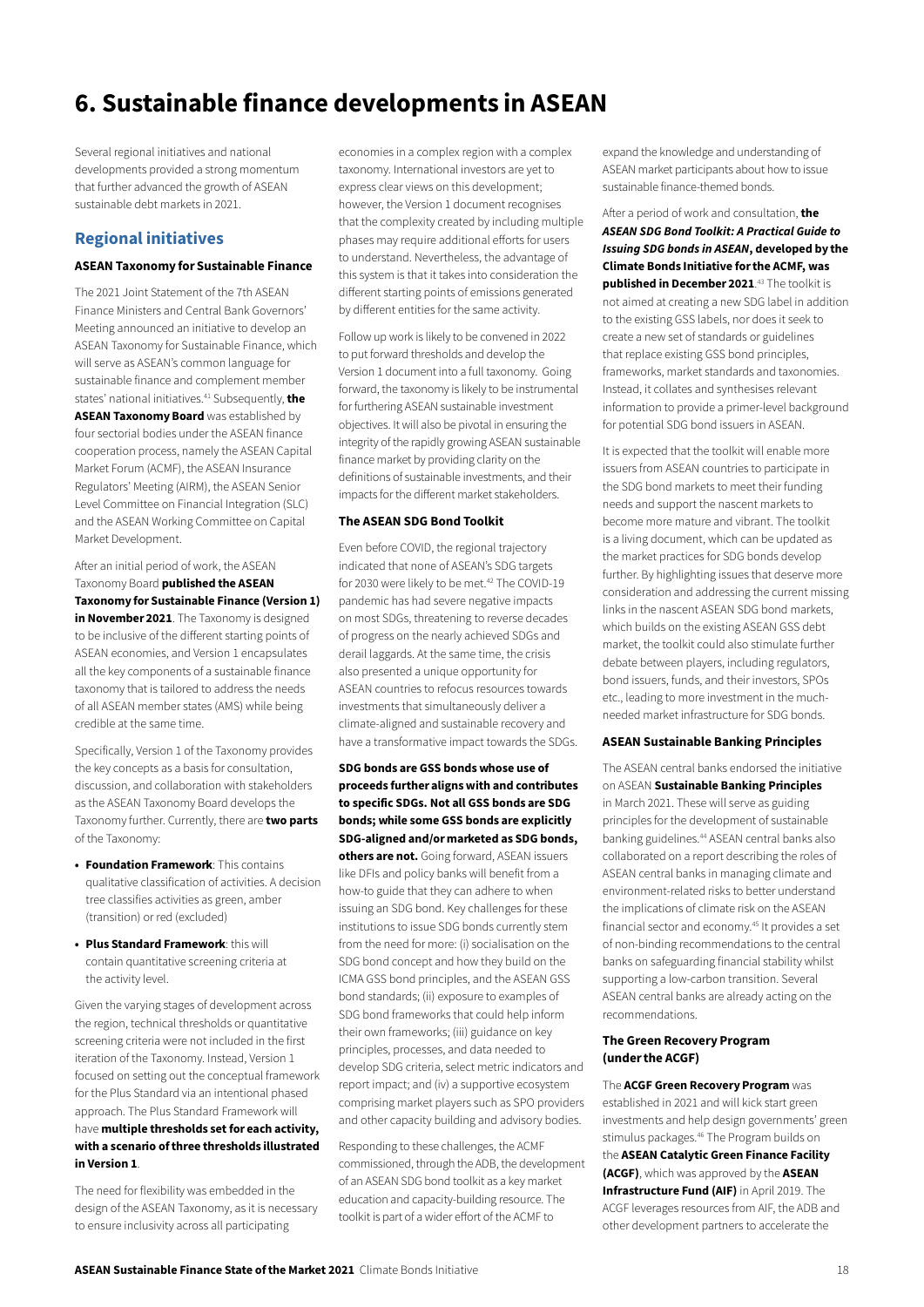development of green infrastructure in Southeast Asia and bridge bankability gaps.<sup>47</sup> The AIF has committed an estimated USD500m for nine projects, with a total portfolio size of around USD3bn, including ADB co-financing.48

The ACGF Green Recovery Program will play a key role in stimulating green investment in ASEAN by helping countries bridge a major gap in financing green infrastructure, with the region's annual investment needs estimated to be USD210bn even before the COVID-19 pandemic hit. The gap is likely to have widened during the pandemic, as the region's economy contracted by 4.4% in 2020. The Program will provide technical assistance and concessional loans to about 20 green infrastructure projects across Southeast Asia. Over a 30-year period, the projects are expected to reduce carbon dioxide emissions by 119 million tonnes and create 340,000 green jobs in key sectors such as sustainable transport, renewable energy and energy efficiency systems, as well as low-carbon agriculture and natural resources.49

#### The ASEAN+3 Asian Bonds Markets Initiative (ABMI)

Launched in December 2002 by ASEAN and China, Japan and Korea (ASEAN+3), the Asian Bonds Markets Initiative (ABMI) aims to nurture local currency bonds market to strengthen financial stability and reduce the region's vulnerability to the sudden reversal of capital flows.50 Through the ABMI, the ADB provided technical assistance (TA) to the Thaifoods Group's social bond issued in November 2021. The TA covers identification of eligible assets, projects, and expenditures, development of a sustainable finance framework, and facilitation of external review. The bond was issued under the ASEAN+3 Multicurrency Bond Issuance Framework, and was 100% guaranteed by the Credit Guarantee and Investment Facility (CGIF), a trust fund of the ADB.51

#### The Energy Transition Mechanism (ETM)

The Energy Transition Mechanism (ETM) is another innovative program launched in ASEAN in 2021. Announced during the UNFCCC COP 26 in Glasgow by Indonesia, the Philippines, and the ADB, the ETM seeks to catalyse capital and accelerate the transition from coal to clean energy in ASEAN. It aims to retire coal-fired power plants early; to scale up clean, renewable energy solutions; and to ensure that the transition is just and affordable. 52 By leveraging a market-based approach, the ETM will provide low-cost financing by combining resources from concessional public finance, private sector investment, and philanthropies. According to the ADB, the mechanism will comprise two multibillion-dollar funds, with one devoted to accelerating early retirement or repurposing of coal-fired power plants, and the other to new clean energy investments. A pre-feasibility study has been completed and a full feasibility study is underway to finalise the financial structure of ETM and identify pilot activities. There is also a possibility of Vietnam joining the mechanism.<sup>53</sup>

#### New net-zero commitments in ASEAN

Several new carbon emission reductions and net-zero commitments were also announced by ASEAN countries in 2021. Such raised ambitions could further contribute to stronger regional momentum for capital mobilisation through the ASEAN sustainable finance market to accelerate decarbonisation. Key announcements were:

- Thailand set a target to achieve carbon neutrality by 2050 and net-zero emissions by 2065, which was announced at the UNFCCC COP26 in November 2021.54
- Indonesia announced its intention to reach a net-zero emissions target by 2060 or sooner, which is at least a decade earlier than the previous 2070 target.<sup>55</sup>
- Vietnam announced its commitment to a net-zero carbon emission target by 2050 at COP26.56
- Leading to the UNFCCC COP26, Malaysia announced a 2050 carbon neutrality goal, alongside a commitment to stop building new coal-fired power plants.<sup>57</sup>

#### Country overviews and national policy developments

 $\bigcap$ 

#### Malaysia

As of 2021, Malaysia had seen three consecutive years of growth in the combined GSS+ market. The sustainability label remained the most prominent financing instrument,

accounting for roughly half (51%) of the cumulative market share. Green debt (bonds and loans) accounted for 29% of the market, followed by 20% from sustainability-linked instruments.

The market landscape has been shaped by several recent developments. In 2018, Malaysia established the Green Sustainable and Responsible Investment (SRI) Sukuk Grant Scheme—one of the first global examples of incentive structures to support green bond issuance. The scheme provides tax exemption benefits for green sukuk issuers. In January 2021, this Grant Scheme was renamed the SRI Sukuk and Bond Grant Scheme and extended to all sukuk issued under the Securities Commission Malaysia (SC) SRI Sukuk Framework or bonds issued under the ASEAN Green, Social and Sustainability Bond Standards (ASEAN Standards).58 Eligible issuers can claim the grant to offset up to 90% of the external review costs incurred, subject to a maximum of MYR300,000 (USD68,785) per issue. Further, the tax exemption on this grant was extended for a five-year period ending 2025. Meanwhile, the existing tax reduction on issuance costs of SRI sukuk approved by or lodged with the SC has been extended till the end of 2023. With the financial support, the Grant has encouraged more companies to finance green, social and sustainability projects through SRI sukuk and bonds issuance.

On 30 April 2021, Bank Negara Malaysia released its Climate Change and Principle-based Taxonomy (CCPT) as the guiding principles related to climate objectives for financial institutions and other market players.<sup>59</sup> The primary objective was to provide a standardised classification and reporting of climate-related exposures, to support risk assessments and to monitor their financing and investments. Although the CCPT does not distinguish its application between the retail and corporate segments, it is more corporate-focused given that corporate segments have a comparatively higher carbon footprint.<sup>60</sup>

#### The 2021 sovereign sukuk boosted sustainability volumes in Malaysia

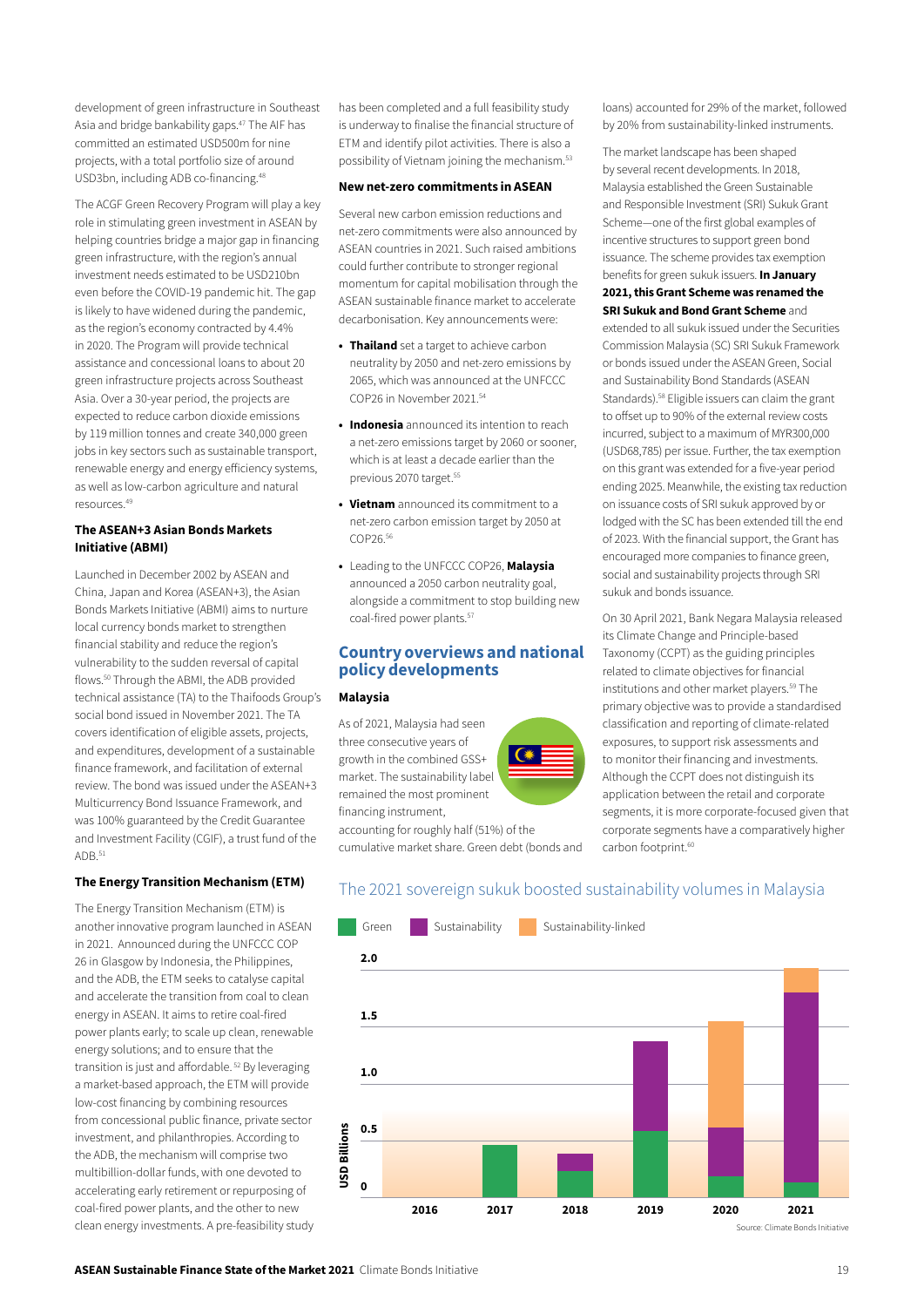In December 2021, the SC released its consultation paper on its principles-based SRI Taxonomy.<sup>61</sup> The SRI Taxonomy was developed to enable capital market participants to identify economic activities which align with environmental, social and sustainability objectives, and provide guiding principles in financing a credible transition.

| Malaysia - Top issuers                                             |                                           |                                  |                           |                           |            |  |
|--------------------------------------------------------------------|-------------------------------------------|----------------------------------|---------------------------|---------------------------|------------|--|
| <b>Issuer</b>                                                      | <b>Amount</b><br><b>issued</b><br>(local) | <b>Amount</b><br>issued<br>(USD) | <b>Format</b>             | <b>Number</b><br>of deals | <b>UoP</b> |  |
| Green                                                              |                                           |                                  |                           |                           |            |  |
| <b>reNIKOLA</b>                                                    | MYR390m                                   | USD95m                           | <b>Bond</b>               | $\mathbf{1}$              | Energy     |  |
| <b>MFP Solar Sdn Bhd</b>                                           | MYR100m                                   | USD24.3m                         | I oan                     | $\mathbf{1}$              | Energy     |  |
| <b>UITM Holdings</b>                                               | MYR100m                                   | USD24.5m                         | <b>Bond</b>               | $\mathfrak{D}$            | Energy     |  |
| Social, Sustainability, Sunstainability-linked                     |                                           |                                  |                           |                           |            |  |
| Malaysia Wakala<br><b>Sukuk Bhd</b><br>(Government of<br>Malaysia) | USD800m                                   | USD800m                          | Sustainability            | $\mathbf{1}$              |            |  |
| <b>Agroto Business(M)</b><br><b>Sdn Bhd</b>                        | MYR200m                                   | USD47.34m                        | Sustainability            | $\mathbf{1}$              |            |  |
| <b>Cagamas Bhd</b>                                                 | MYR3306m                                  | USD798.34m                       | Sustainability            | 13                        |            |  |
| <b>Yinson Holdings</b><br><b>Berhad</b>                            | MYR1000m                                  | USD236.3m                        | Sustainability-<br>linked | $\mathbf{1}$              |            |  |

### Thailand

The sustainable finance landscape in Thailand in 2021 remains dominated by the sustainability label, driven by the 2020 sovereign sustainability bond.



Sustainability-labelled bonds accounted for 49% of the cumulative value of the combined GSS+ instruments in the Thai market in 2021. This was followed by a 24% share of green bonds, 21% of sustainability-linked instruments, and 5% of social bonds respectively.

The Thai government has developed national and regional policies for facilitating further growth in sustainable finance. The latest SEC Strategic Plan 2021--2023 maintains a goal to build a robust foundation to support sustainable development. To promote the sustainable development of businesses across multiple industries, the SEC Thailand issued regulations in May 2021 governing the issuance and sale of SLBs. The SLB regulations are also based on internationally recognised standards and incorporate references to conventional debt security regulations.

In August 2021, the Working Group on Sustainable Finance, including the Fiscal Policy Office, the Bank of Thailand, the Thai SEC, the Office of Insurance Commission, and the Stock Exchange of Thailand, jointly published

Sustainable Finance Initiatives for Thailand. $^\mathrm{62}$ The Initiatives recommend five Key Strategic Initiative (KSIs), including:

#### The Thai sovereign dominates the thematic market



Source: Climate Bonds Initiative

- 1. Developing a Practical Taxonomy,
- 2. Improving the Data Environment,
- 3. Implementing Effective Incentives,
- 4. Creating Demand-led Products and Services, and
- 5. Building Human capital.

This will set out the direction and framework for driving sustainable finance across the financial sector in Thailand.

In September 2020, SEC Thailand amended the regulations on the preparation of the annual registration statement (Form 56-1) and annual report (Form 56-2) by consolidating both forms into one called Form 56-1 One Report. This 56-1 One Report will not only reduce the burden of ongoing reporting of listed firms, but also improve the quality of ESG disclosure by requiring the listed firms to disclose more on how their businesses have been operating under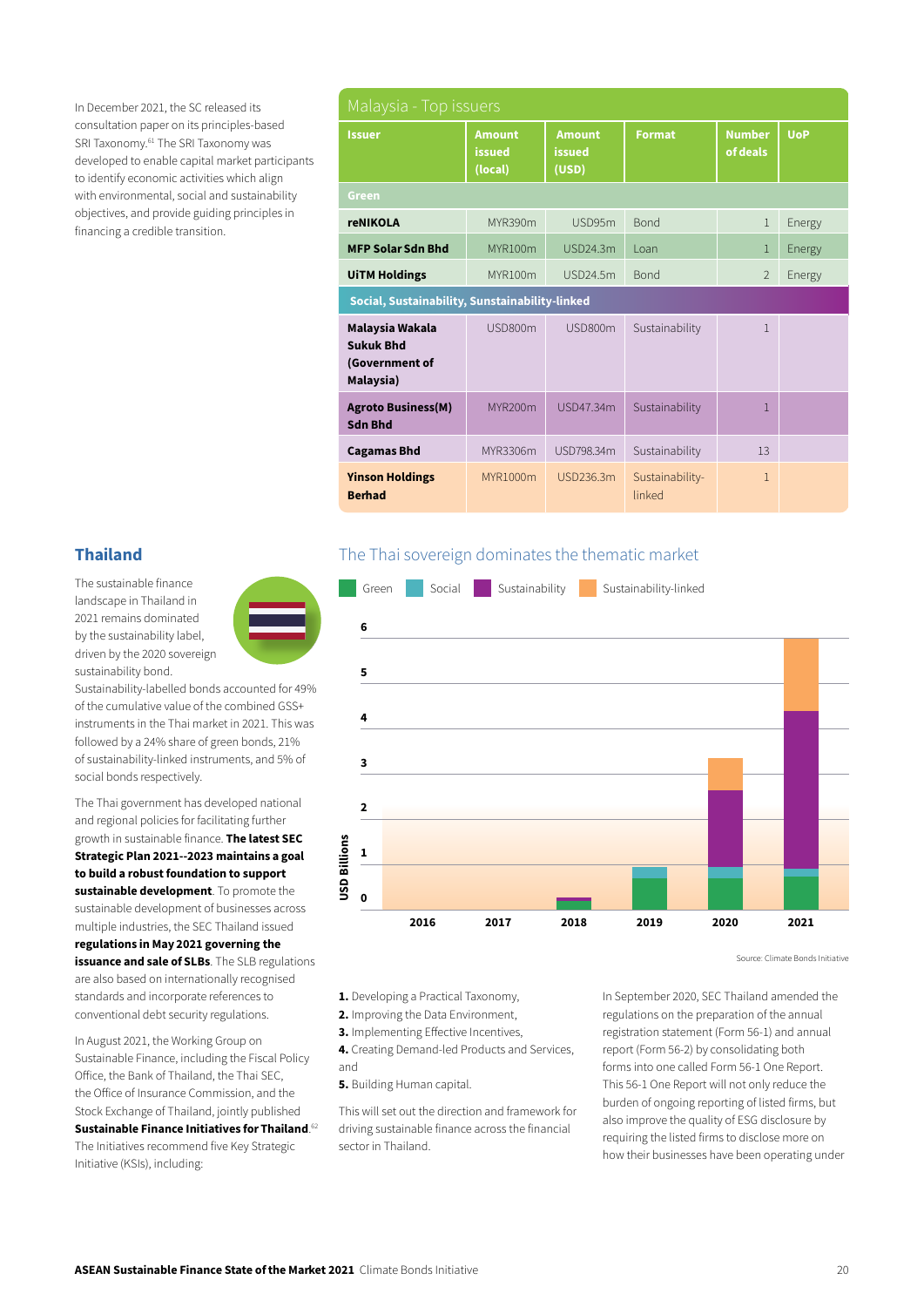the ESG principles. For instance, disclosure of policies, goals and ESG-oriented performance, greenhouse gas emission, and respect for human rights. In addition, the registration statement for securities offering of both Thai and foreign firms has also been revised to be in line with the Form 56-1 One Report. The Form 56-1 One Report came into force for the accounting period ending 31 December 2021, and the revised registration statement has been effective from 1 January 2022 onwards.

#### Singapore

While green volumes have been growing consistently since 2016, at the end of 2021 the Singaporean GSS+ market was characterised by the prominent growth of sustainability-linked

instruments. Sustainability-linked instruments accounted for 57% of cumulative GSS+ debt originating from the country at the end of 2021. This was followed by 40% of green debt (bonds and loans), and 3% of sustainability bonds.

 $\mathbb{G}^*$ 

In January 2021, the Green Finance Industry Taskforce (GFIT), convened by the Monetary Authority of Singapore (MAS) and chaired by HSBC, proposed a first draft of its taxonomy for Singapore-based financial institutions to identify activities that can be considered green or transitioning towards green.

In February 2021, Singapore introduced its **Singapore Green Plan 2030**, a nationwide movement to advance Singapore's national

| Thailand - Top issuers                                                                        |                                           |                                         |                                 |                           |                  |  |
|-----------------------------------------------------------------------------------------------|-------------------------------------------|-----------------------------------------|---------------------------------|---------------------------|------------------|--|
| <b>Issuer</b>                                                                                 | <b>Amount</b><br><b>issued</b><br>(local) | <b>Amount</b><br><b>issued</b><br>(USD) | <b>Format</b>                   | <b>Number</b><br>of deals | <b>UoP</b>       |  |
| Green                                                                                         |                                           |                                         |                                 |                           |                  |  |
| <b>BCPG PCL</b>                                                                               | THB12000m                                 | <b>USD365m</b>                          | Bond                            |                           | Energy           |  |
| <b>Bangkok Mass</b><br><b>Transit System</b><br><b>PCL (BTS Group</b><br><b>Holdings PCL)</b> | THB10200m                                 | <b>USD309m</b>                          | <b>Bond</b>                     |                           | Transport        |  |
| <b>B.Grimm Power</b><br><b>Public Company</b><br><b>Limited</b>                               | THB3000m                                  | USD93m                                  | <b>Bond</b>                     |                           | Energy           |  |
| <b>SPCG PCL</b>                                                                               | THB1500m                                  | USD44m                                  | Bond                            |                           | Energy           |  |
| <b>Energy Absolute</b><br><b>PCL</b>                                                          | THB1500m                                  | USD50m                                  | I oan                           |                           | Energy           |  |
| <b>Asia Capital Real</b><br><b>Estate</b>                                                     | <b>THB675m</b>                            | USD22m                                  | Loan                            |                           | <b>Buildings</b> |  |
| Social, Sustainability, Sustainability-linked                                                 |                                           |                                         |                                 |                           |                  |  |
| <b>Indorama Ventures</b><br><b>PCL</b>                                                        | THB10000m                                 | USD302.2m                               | Sustainability-<br>Ilinked bond | 3                         |                  |  |
| <b>Thai Union Group</b><br><b>PCL</b>                                                         | THB6950m                                  | USD210.3m                               | Sustainability-<br>llinked bond | 3                         |                  |  |
| <b>Bangkok</b><br><b>Expressway and</b><br><b>Metro Public</b><br><b>Company Limited</b>      | THB6000m                                  | USD191.2m                               | Sustainability<br>bond          | $\overline{4}$            |                  |  |
| <b>KasikornBank</b>                                                                           | <b>EUR155m</b>                            | <b>USD182m</b>                          | Sustainability<br>bond          | $\mathbf{1}$              |                  |  |
| <b>National Housing</b><br><b>Authority</b>                                                   | THB3000m                                  | USD97.3m                                | Social bond                     | $\mathbf{1}$              |                  |  |

#### Sustainability-linked instruments prevail in Singapore

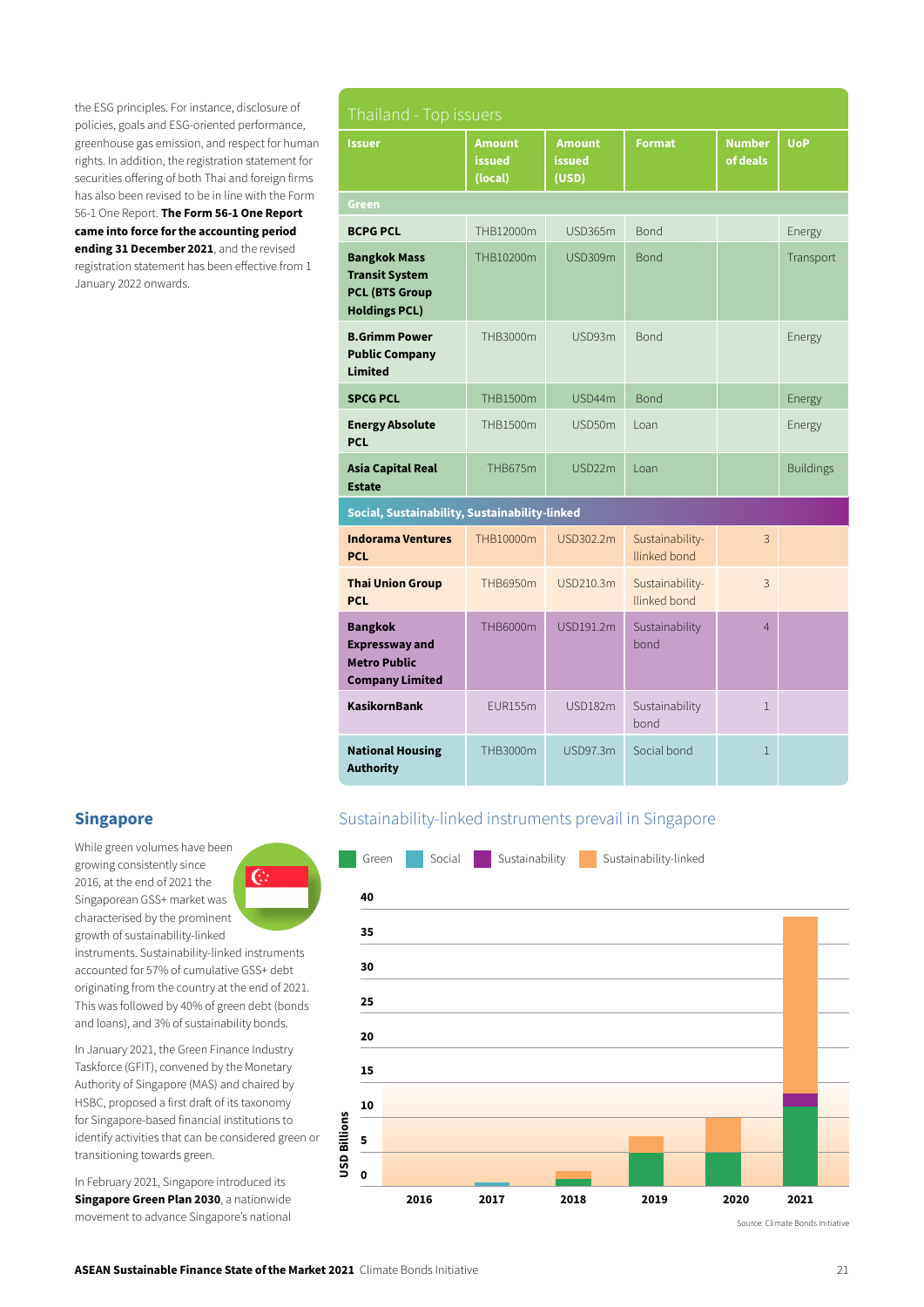agenda on sustainable development which featured five key pillars:

- 1. City in Nature
- 2. Sustainable Living
- 3. Energy Reset
- 4. Green Economy
- 5. Resilient Future.<sup>63</sup>

To achieve these targets, the government will introduce multiple initiatives, one of which is to develop Singapore as the ASEAN green finance hub.

In Budget 2021, it was announced that the Singapore Government and Statutory Boards would issue green bonds to finance select public infrastructure projects. Public sector green bond issuance is expected to help deepen market liquidity for green bonds in Singapore, as well as to attract green issuers, capital, and investors. So far, up to SGD19bn (USD13.7bn) of eligible public sector green projects have been identified. The government plans to establish a **green bond** framework for sovereign green bonds and worked with Statutory Boards to support their green bonds. In September 2021, Singapore's National Environment Agency issued its first green bond worth SGD1.65bn (USD1.23bn). Singapore had not issued a sovereign green bond by the end of 2021.

In October 2021, Enterprise Singapore launched the Enterprise Financing Scheme-Green (EFS-Green). Effective from 1 October 2021 to 31 March 2024, EFS-Green provides for risk-sharing of 70% to support lending by partner financial institutions to Project Developers, System Integrators and Technology & Solution Enablers in clean energy, circular economy, green infrastructure and clean transportation sectors.

In December 2021, the Singapore Exchange (SGX) introduced several enhancements to its sustainability reporting regime for listed entities with effect from the financial year (FY) commencing 2022. These included climate reporting consistent with the recommendations of the Task Force on Climate-related Financial Disclosures (TCFD) for all issuers on a comply or explain basis from FY2022; and mandatory reporting for issuers in (i) financial (ii) agriculture, food and forest products and (iii) energy industries from FY2023, followed by (iv) materials and buildings and (v) transportation industries from FY2024.

| Singapore - Top issuers                                             |                                           |                                         |                                |                           |                                          |  |  |
|---------------------------------------------------------------------|-------------------------------------------|-----------------------------------------|--------------------------------|---------------------------|------------------------------------------|--|--|
| <b>Issuer</b>                                                       | <b>Amount</b><br><i>issued</i><br>(local) | <b>Amount</b><br><b>issued</b><br>(USD) | <b>Format</b>                  | <b>Number</b><br>of deals | <b>UoP</b>                               |  |  |
| Green                                                               |                                           |                                         |                                |                           |                                          |  |  |
| <b>Asia Square Tower 1</b><br><b>Pte Ltd</b>                        | SGD2100m                                  | USD1548m                                | Loan                           | $\mathbf{1}$              | <b>Buildings</b>                         |  |  |
| <b>National Energy</b><br><b>Agency</b>                             | SGD1650m                                  | USD1230m                                | Bond                           | $\overline{2}$            | Waste                                    |  |  |
| <b>GLP</b>                                                          | <b>USD1150m</b>                           | USD1150m                                | <b>Bond</b>                    | $\overline{2}$            | Energy,<br><b>Buildings</b><br>Transport |  |  |
| <b>South Beach</b><br><b>Consortium</b>                             | SGD1220m                                  | <b>USD908m</b>                          | Loan                           | $\mathbf{1}$              | <b>Buildings</b>                         |  |  |
| <b>GOLD Ridge</b>                                                   | SGD900m                                   | <b>USD669m</b>                          | Loan                           | $\mathbf{1}$              | <b>Buildings</b>                         |  |  |
| Social, Sustainability, Sunstainability-linked                      |                                           |                                         |                                |                           |                                          |  |  |
| <b>Sembcorp Financial</b><br><b>Services PTE Ltd</b>                | SGD675m                                   | <b>USD497m</b>                          | Sustainability-<br>linked bond | $\mathbf{1}$              |                                          |  |  |
| <b>Nanyang</b><br><b>Technological</b><br><b>University</b>         | SGD650m                                   | <b>USD481m</b>                          | Sustainability-<br>linked bond | $\mathbf{1}$              |                                          |  |  |
| <b>China Construction</b><br><b>Bank (Singapore)</b>                | <b>CNY2000m</b>                           | <b>USD310m</b>                          | Sustainability-<br>linked bond | $\mathbf{1}$              |                                          |  |  |
| <b>United Overseas</b><br><b>Bank Ltd</b>                           | <b>USD1500m</b>                           | <b>USD1500m</b>                         | Sustainability<br>bond         | $\overline{2}$            |                                          |  |  |
| <b>FLCT Treasury Pte</b><br><b>Ltd</b>                              | SGD110m                                   | USD81.2m                                | Sustainability<br>bond         | $\mathbf{1}$              |                                          |  |  |
| <b>Sustainability-linked loans</b>                                  |                                           |                                         |                                |                           |                                          |  |  |
| <b>Trafigura Pte Ltd</b>                                            | USD3650m                                  | USD3650m                                | Sustainability-<br>linked loan | $\mathbf{1}$              |                                          |  |  |
| Flex Ltd (fka<br><b>Flextronics</b><br><b>International Ltd)</b>    | <b>USD2000m</b>                           | <b>USD2000m</b>                         | Sustainability-<br>linked loan | $\mathbf 1$               |                                          |  |  |
| <b>Changi Airport</b><br><b>Group (Singapore)</b><br><b>Pte Ltd</b> | SGD2000m                                  | <b>USD1508m</b>                         | Sustainability-<br>linked loan | $\mathbf{1}$              |                                          |  |  |
| <b>Trafigura Pte Ltd</b>                                            | USD1345m                                  | USD1345m                                | Sustainability-<br>linked loan | $\mathbf 1$               |                                          |  |  |
| <b>AirTrunk Pte Ltd</b>                                             | AUD1622m                                  | USD1194m                                | Sustainability-<br>linked loan | $\mathbf 1$               |                                          |  |  |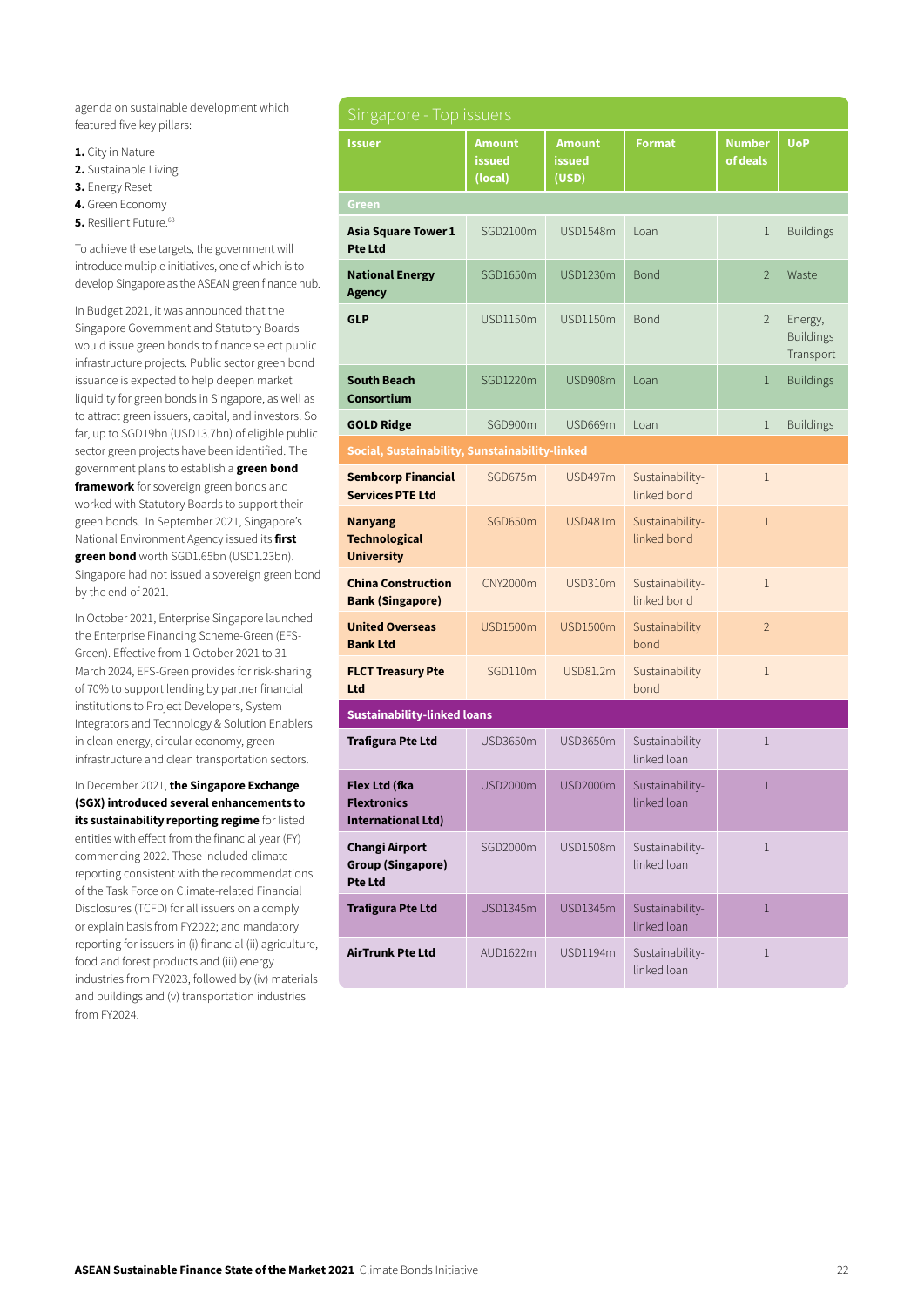#### Indonesia

At the end of 2021, the Indonesian GSS+ market was dominated by the green theme, but with growing shares of sustainability and sustainability-linked



instruments. Green debt leads the Indonesian market at 65% of volume followed by equal shares of sustainability bonds and sustainabilitylinked instruments at 15% each. Social bonds make up a 5% market share.

Indonesian authorities implemented several sustainable finance related initiatives in 2021. The Financial Service Authority (OJK) launched the Sustainable Finance Roadmap Phase II (2021–2025) on 15 January 2021 to build on the successful implementation of key milestones under Phase I, which ran from 2015 to 2019. The updated Phase II Roadmap includes plans for the development of a complete market ecosystem for sustainable finance and the definition of an appropriate taxonomy in conjunction with other institutions. It also hopes to address the limited amount of research into sustainable finance and the lack of human resources dedicated to assessing and verifying green and other sustainable finance projects.

#### The OJK also issued OJK Circular Letter 16/ SEOJK.04/2021 to extend the scope of the annual reporting requirements (in OJK regulation No. 29/2016) to include a sustainable reporting component.

This circular letter sets out the content and component of a sustainability report. All financial service institutions are required to submit a sustainable finance action plan and a sustainability report by April 2022.<sup>64</sup> The OJK also released Technical Guidelines for Securities Companies on the Implementation of OJK Sustainable Finance Regulation to

provide general guidelines on the principles of sustainable finance for securities companies, specifically for underwriters and broker-dealer firms.65 Guidelines for wealth management firms will be launched separately

As of December 2021, Indonesia had four local green indices: SRI KEHATI Index, IDX ESG Leader Index, ESG Sector Leaders IDX KEHATI and Indeks ESG Quality 45 IDX KEHATI. In 2021, Indonesia Stock Exchange (IDX) announced support for the Taskforce for Climate-related Financial **Disclosure (TCFD)** and committed to helping Indonesia Listed Companies implement the TCFD recommendations. Indonesia's four sovereign bonds have added credibility to the efforts that are being made to galvanise a domestic GSS debt market and they have earned Indonesia international recognition as a pioneer. Indonesia is finalising the green taxonomy that will be launched in early 2022.

#### Green is the preferred theme among Indonesian issuers



Issuer Amount issued (local) Amount issued (USD) Format Number of deals UoP Green Republic of Indonesia USD1.1bn USD750m (global green sukuk); USD350m (IDR5tn) (green retail sukuk) Bond 1 Energy, Buildings, Transport, Waste, Land Use, Unalloc. A&R Kepland Investama PT IDR1.1tn USD73m Loan 1 Buildings Social, Sustainability, Sunstainability-linked Republic of Indonesia EUR500m USD585.8m Sustainability bond 1 Japfa Comfeed Indonesia Tbk PT USD350m USD350m Sustainabilitylinked bond 1 Bank Mandiri Persero Tbk PT USD300m USD300m Sustainability bond 1 Indonesia Infrastructure Finance PT USD150m USD150m Sustainability bond 1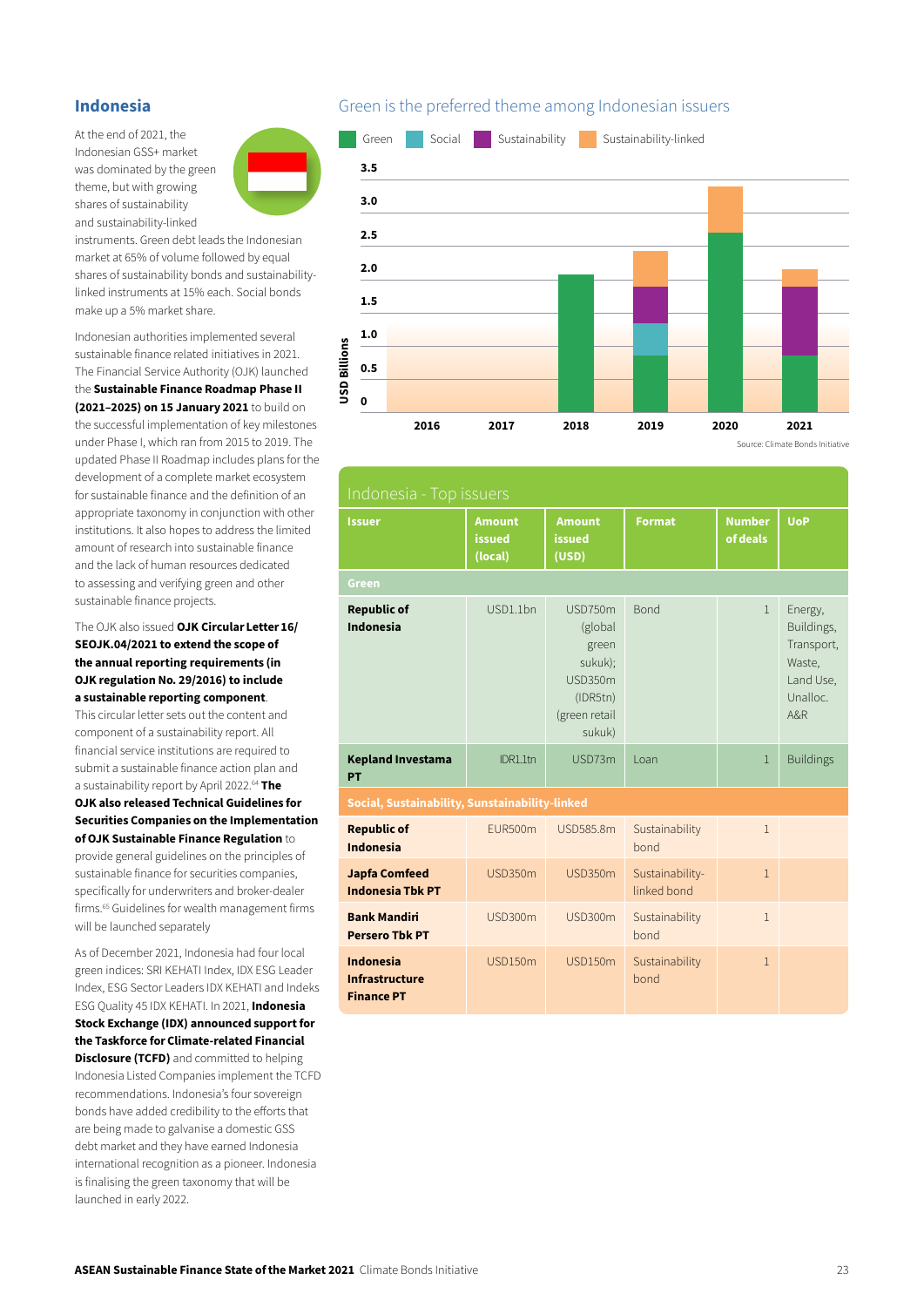#### Philippines

UoP debt makes up 93% of the GSS+ volumes in the Philippines market, split 52% of green and 41% of sustainability debt. Sustainability-linked instruments accounted for 7% of the cumulative volume at the end of 2021.

In late 2021, the **Philippine Sustainable Finance Guiding Principles** were launched by the Inter-Agency Technical Working Group for Sustainable Finance as principles-based guidance that helps identify economic activities that contribute to supporting sustainable development, with a focus on addressing the impacts of climate change, and to encourage the flow of capital to these activities.<sup>66</sup> The

Philippine Sustainable Finance Roadmap was also launched to coordinate and harmonise the government's green policies including outlining government actions in pursuit of developing a sustainable finance ecosystem.<sup>67</sup>

The Bangko Sentral ng Pilipinas (BSP) has stated its intention to strengthen its sustainable finance framework to encourage banks to issue more GSS bonds. In 2021, the BSP has a total of USD550m investment in the BIS Green Bond Fund.<sup>68</sup> BSP acknowledges that the impacts of climate change pose a risk to the financial system and will affect the credit and operational risk exposure of banks, which will extend to profitability and solvency if unmitigated.69 Consequentially, BSP has considered climate-related weather risk in its inflation forecasting.70 In addition, BSP has published Guidelines on Sustainable Finance Framework requiring: the integration of sustainability principles including those addressing environmental and social risk areas in corporate governance and the formulation of risk management frameworks as well as defining strategic objectives and operations of banks.<sup>71</sup> Following this, the Environmental and Social Risk Management

Framework was released in October 2021 which sets out the expectations on the integration of environmental and social risks in the credit and operational risk management systems of banks.72

#### Vietnam

The Vietnamese bond market has grown to represent over USD70bn in 2021. Over 80% of the volume comes from government debt, with development banks being



the second-largest issuer type. In late 2020, the National Assembly of Viet Nam passed Environmental Protection Law 2020 with major changes compared to the previous version.<sup>73</sup> Among the changes are the inclusion of the definition, general requirements of green bonds and potential incentives applicable to eligible issuers which will be specified in

#### Philipine issuers have embraced green and sustainability bonds



Source: Climate Bonds Initiative

| Philippines - Top issuers                 |                                    |                                         |                |                           |            |  |  |
|-------------------------------------------|------------------------------------|-----------------------------------------|----------------|---------------------------|------------|--|--|
| <b>Issuer</b>                             | <b>Amount</b><br>issued<br>(local) | <b>Amount</b><br><b>issued</b><br>(USD) | <b>Format</b>  | <b>Number</b><br>of deals | <b>UoP</b> |  |  |
| <b>ACEN Finance</b>                       | USD400m                            | USD400m                                 | Green          | $\mathbf 1$               | Energy     |  |  |
| <b>Rizal Commercial</b><br><b>Banking</b> | PHP17.9bn                          | USD368.28m                              | Sustainability | $\overline{\phantom{0}}$  | <b>NA</b>  |  |  |
| <b>Energy</b><br><b>Development Corp</b>  | PHP <sub>5</sub> bn                | USD102.55m                              | Green          | $\mathcal{P}$             | Energy     |  |  |

| Vietnam - Top issuers                               |                                           |                                         |                        |                           |            |  |
|-----------------------------------------------------|-------------------------------------------|-----------------------------------------|------------------------|---------------------------|------------|--|
| <b>Issuer</b>                                       | <b>Amount</b><br><b>issued</b><br>(local) | <b>Amount</b><br><b>issued</b><br>(USD) | <b>Format</b>          | <b>Number</b><br>of deals | <b>UoP</b> |  |
| <b>Thuan Binh Wind</b><br><b>Power JSC</b>          | USD <sub>57m</sub>                        | USD57m                                  | Green Ioan             | $\mathbf{1}$              | Energy     |  |
| <b>Vinpearl JSC</b>                                 | <b>USD425m</b>                            | <b>USD425m</b>                          | Sustainability<br>bond | $\mathbf{1}$              | <b>NA</b>  |  |
| <b>VinFast (Vingroup)</b>                           | USD400m                                   | USD400m                                 | Green loan             | $\mathbf{1}$              | Transport  |  |
| <b>Lien Lap Wind Power</b><br><b>Joint Stock Co</b> | USD173m                                   | USD173m                                 | Green Ioan             | $\overline{4}$            | Energy     |  |
| <b>Dau Tieng Tay Ninh</b><br><b>Energy</b>          | USD160.5m                                 | USD160.5m                               | Green Ioan             | 3                         | Energy     |  |

the following sub-law documents. A green taxonomy is being developed together with the promulgation of the law. This new law is expected to be introduced in 2022.

#### Cambodia

No GSS bonds had originated from Cambodia by the end of 2021 although key policy and regulatory infrastructure is in place. The Securities and Exchange Regulator of Cambodia

(SERC) recently approved the ASEAN Green Bond Standards to provide both investors and issuers with guidance on investment in compliance with

an ESG mandate. In addition, SERC licensed new financial products, such as private equity, real estate investment trusts (REITs), mutual funds, and other types of fund management firms. There are tax incentives for both issuers and investors. Following the signing on 31 December, 2020 of Cambodia's new law allowing the government to sell, trade and manage bonds, regular government bonds are expected to launch soon and will become a benchmark for pricing all financial instruments.74 Several financial institutions have obtained credit ratings from both international and domestic credit rating agencies, e.g., Moody's, Fitch; and institutional investors, like life insurance companies, have expressed interest in corporate bond investors to diversify their portfolios.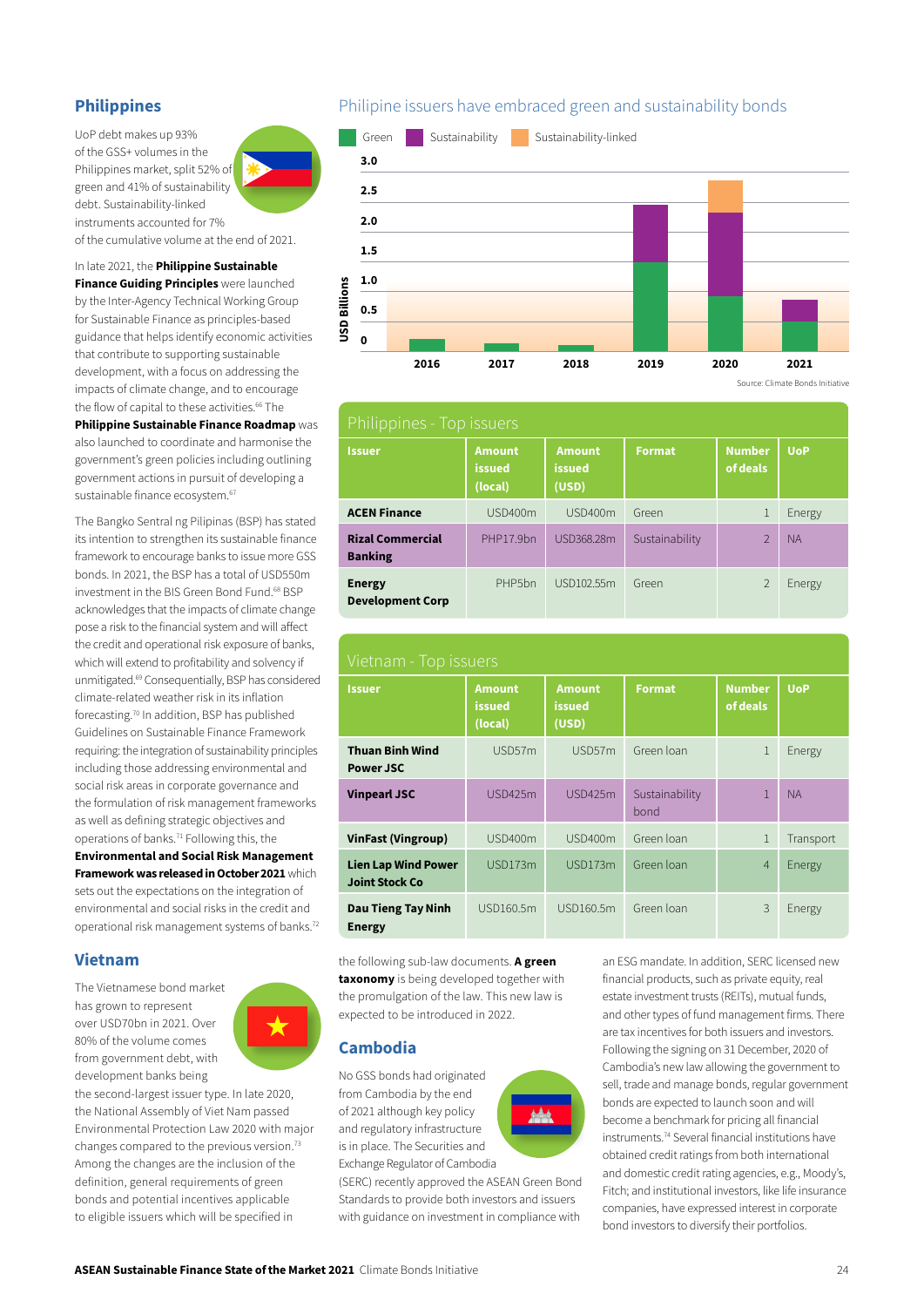# 7. Outlook

The ASEAN sustainable finance market has continued to expand in the aftermath of COVID-19. Green and sustainability themes dominate in the largest ASEAN-6 economies. Two regional key trends can be observed in 2021: 1) the dominance of the green theme, but with the increasing market share of sustainability instruments in the GSS markets; and 2) the exponential growth of sustainability-linked instruments.

Local currency capital markets are at different stages of development across member economies, but are generally growing. The extent of current sustainable finance market development also varies greatly by country, but the legal and policy frameworks are becoming more supportive towards sustainable finance, with the notable addition of a draft ASEAN Taxonomy in 2021.

While supply has increased, demand for sustainable finance instruments in ASEAN is also growing, from multiple sources. Greater investor understanding of climate risk, the enthusiasm to explicitly align sustainable investment with the SDGs, new investment product launches, and broadening market presence have all contributed to demand. Several regional policies and actions suggest continuing progress to promote local currency sustainable finance in ASEAN.

Issuers, investors, development finance institutions (DFIs), regulators, central banks, policymakers, and stock exchanges each have a role to play in the creation of a credible sustainable finance market in ASEAN. Climate Bonds suggests the following actions:

#### 1. Sovereign GSS Bonds can underpin thriving local markets

Sovereign GSS bonds support government climate action plans, create accountability, and attract private capital to sustainable projects. Sovereign GSS bonds are a proven



catalyst for green market creation, acting as large, liquid benchmarks; lynch-pin investments for dedicated funds; and encouraging the development of the necessary infrastructure such as a community of local verifiers.

#### 2. Identification of the climate-aligned universe can enlarge potential investments

The unlabelled climate-aligned bond universe can extend the opportunity set for investors. Identification of this portion of the market also highlights opportunities for issuers to

refinance maturing debt with labelled bonds.

#### 3. Grant schemes can help with the costs

Regulators and central banks can use grants to encourage sustainable finance flows, for example by sponsoring the costs associated with obtaining an SPO. Singapore



has set a precedent for this, others could follow.

#### 4. Policy makers must lead by example

Green/sustainable projects in the real economy should be encouraged through policy and institutional changes, for example, ambitious energy standards for buildings, or the



introduction of zero emissions zones or vehicle charging stations in town centres through urban planning. Public procurement should have a sustainable focus, e.g., new public buildings should include maximum energy efficiency, public sector vehicles should be zero emission, and public construction projects should integrate climate resilience and natural capital solutions.

#### 5. Blended finance solutions attract a diverse pool of investors

DFIs and multilteral development agencies can partner with the private sector to encourage more investors to support sustainability initiatives through de-risking of green and sustainable projects.



#### 6. Central banks can mobilise build back better

ASEAN central banks must use their post-pandemic recovery toolkits to protect member states from future systemic risk arising from climate change.



#### 7. Local stock exchanges can increase visibility and support market integrity

Dedicated GSS bond segments on stock exchanges with reference information on green and sustainable assets and projects; indices to define the investible universe and enable



the construction of ETFs and other derivatives.

#### 8. Credibility is key to mobilising transition finance to support decarbonisation in ASEAN

Key stakeholders from both the public and private sectors should be engaged to foster a common understanding of transition concepts that is credible. This should include the development of national and/or sector-specific decarbonisation pathways in the ASEAN context that are both transparent and science-based.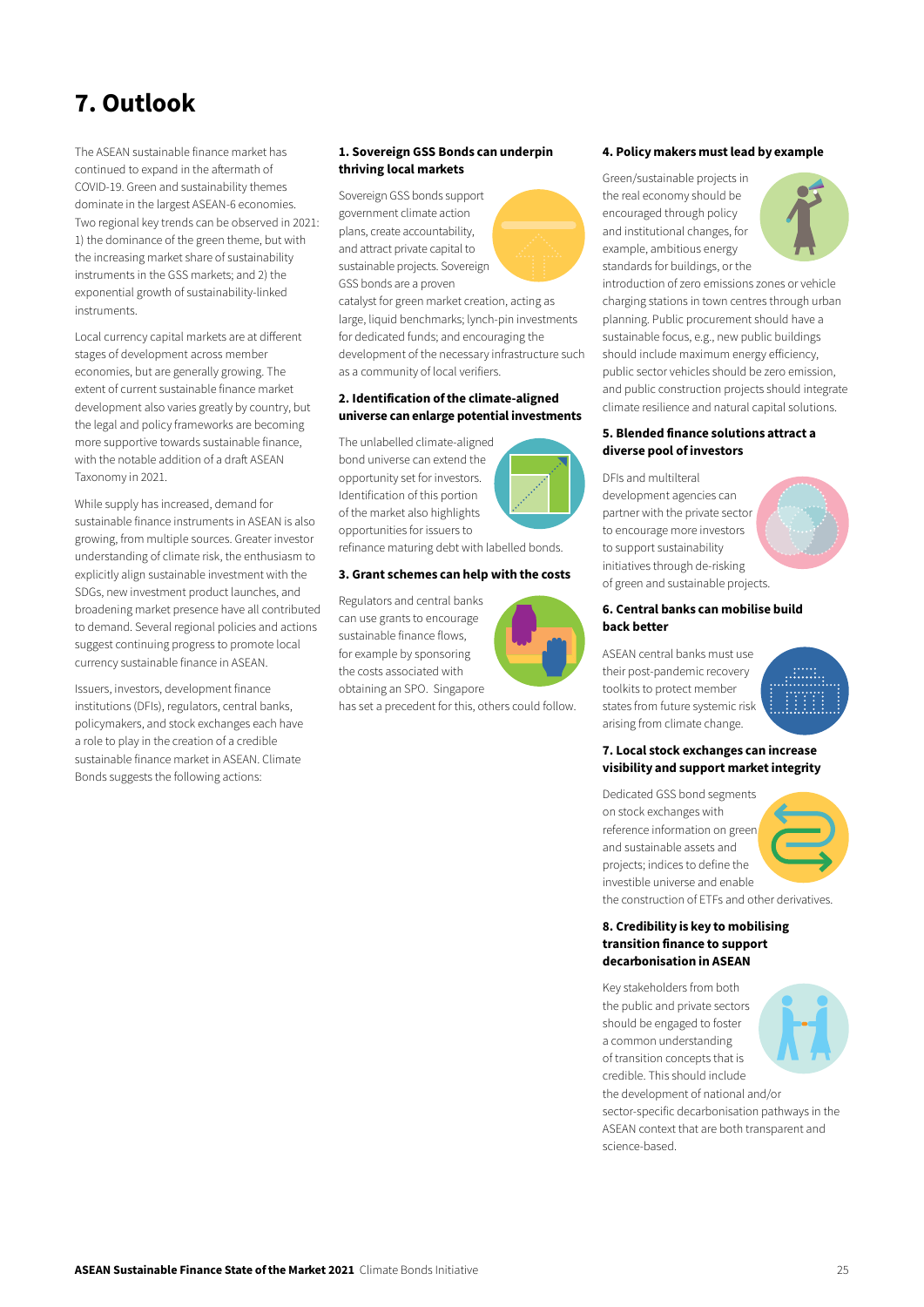## 8. Appendices

#### Appendix A

The following table shows the composition of labels in each theme.

| <b>Green</b>              | <b>Sustainability</b>                   | <b>Social</b>       | <b>SLB</b>                         | <b>Transition</b>       |
|---------------------------|-----------------------------------------|---------------------|------------------------------------|-------------------------|
| <b>Blue</b>               | <b>ESG</b>                              | Affordable Housing  | Sustainability-linked              | Transition              |
| Climate                   | Green Innovation                        | Education           | ESG-linked                         | <b>Blue Transition</b>  |
| Green                     | Positive Impact                         | Gender Equality     | SDG-linked                         | <b>Green Transition</b> |
| Green (Carbon Neutrality) | Sustainability                          | Healthcare          | Social Impact-linked               | Low-carbon Transition   |
| Renewable Energy          | Sustainability Awareness                | <b>SDG Housing</b>  | Social & Sustainability-<br>linked |                         |
| Solar                     | <b>SDG</b>                              | Town Revitalisation |                                    |                         |
| Environmental             | Socially Responsible<br>Investing (SRI) | Youth               |                                    |                         |
| Water                     |                                         | Employment          |                                    |                         |
| <b>PACE</b>               |                                         |                     |                                    |                         |

#### Appendix B

#### Methodology notes & caveats

1. Due to the methodological difference between green and other themes, it is important to note that Climate Bonds analysis of other themes is merely an indicator of the financing aimed at each, based on the label applied to each deal.

For instance, some deals labelled as SDG, and therefore included under the sustainability theme, may only actually finance social projects. Importantly, there will also, for example, be various deals under the social and sustainability themes that finance, in whole or in part, pandemic-related investments. *Climate Bonds is developing more granular UoP analysis for other themes*.

2. Climate Bonds GBDB includes many loans and ABS deals. These have historically been treated these as issuer types, and the same applies to this report. However, under Climate Bonds new methodology, these are considered *different instrument* – not *issuer* – types. It remains uncommon to see loans or ABS deals with a sustainability, social, or pandemic label. Performance-linked loans are not included.

#### Climate Bonds Database updates

Climate Bonds has expanded data coverage to other labelled debt instruments, particularly sustainability and social bonds, and a separate database covering these will be launched in 2022. The extended databases will complement other enhancements to our data collation and analysis including the collection of more granular information on the UoP and impacts of green bonds, more robust and detailed analysis of climate-aligned issuers, and a more detailed assessment of SDG alignment.